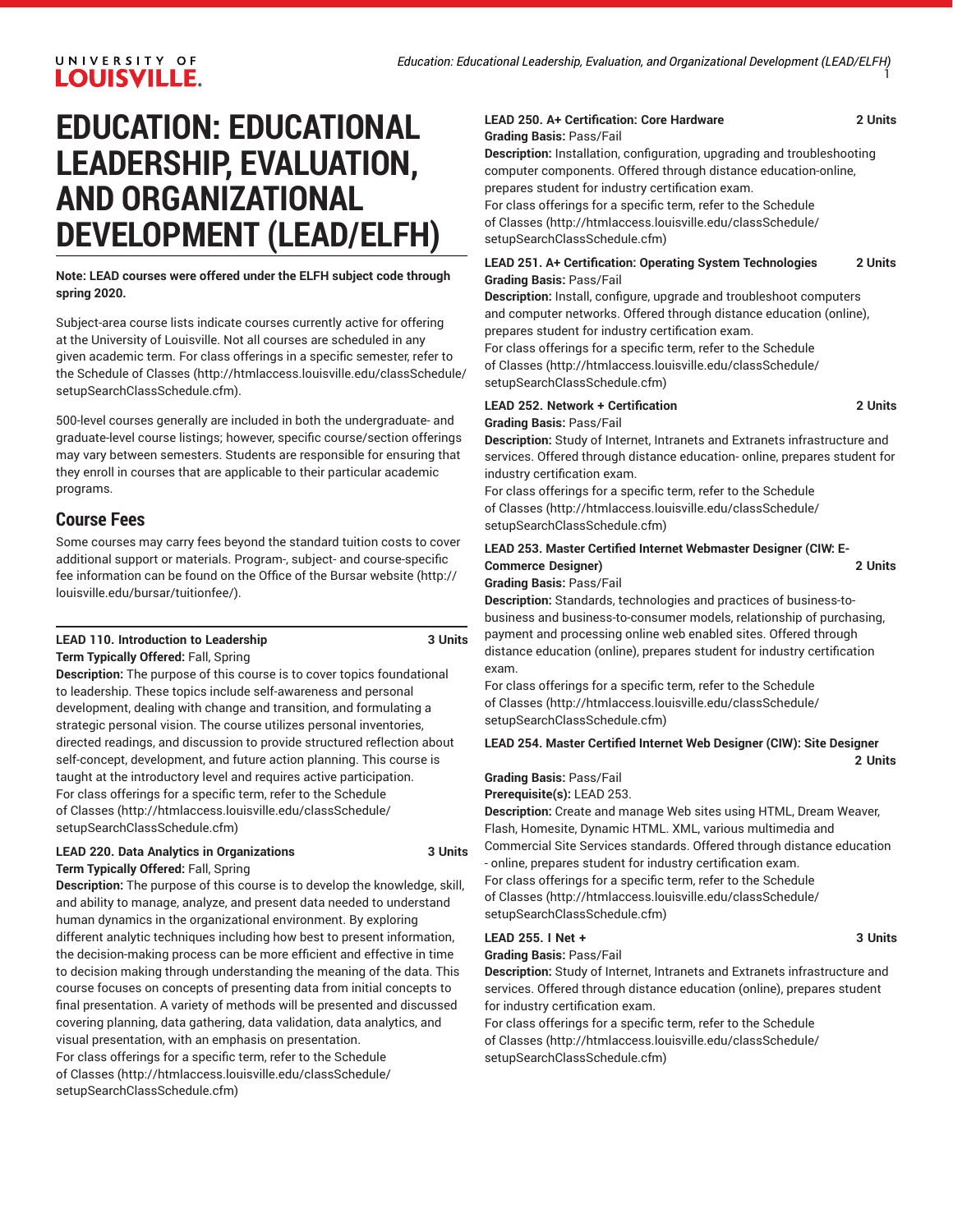# **LEAD 256. Technology in Our World Today Level 1 - SB 3 Units**

**Term Typically Offered:** Fall, Spring, Summer

**Description:** This course prepares students to analyze the role of leadership in organizational technology initiatives by achieving microcredentials and technology trophies/badges/certificates from various vendors such as: Microsoft, IBM, and Google, etc. This course is taught at the introductory level.

For class offerings for a specific term, refer to the [Schedule](http://htmlaccess.louisville.edu/classSchedule/setupSearchClassSchedule.cfm) [of Classes \(http://htmlaccess.louisville.edu/classSchedule/](http://htmlaccess.louisville.edu/classSchedule/setupSearchClassSchedule.cfm) [setupSearchClassSchedule.cfm\)](http://htmlaccess.louisville.edu/classSchedule/setupSearchClassSchedule.cfm)

#### **LEAD 257. Technology Industry Badges II 3 Units**

**Grading Basis:** Pass/Fail

**Term Typically Offered:** Occasionally Offered **Prerequisite(s):** LEAD 256.

**Description:** This course prepares students to achieve micro-credentials and badges from Microsoft, IBM, and Google. It is intended for those seeking to enhance work ready skills using technology products and services. At least three advanced level badges must be achieved to pass this course. This course is taught at the advanced level. For class offerings for a specific term, refer to the [Schedule](http://htmlaccess.louisville.edu/classSchedule/setupSearchClassSchedule.cfm) [of Classes \(http://htmlaccess.louisville.edu/classSchedule/](http://htmlaccess.louisville.edu/classSchedule/setupSearchClassSchedule.cfm) [setupSearchClassSchedule.cfm\)](http://htmlaccess.louisville.edu/classSchedule/setupSearchClassSchedule.cfm)

#### **LEAD 258. Microsoft Certified System Engineer (MCSE) Implementing and Administering Microsoft Windows 2000 Net 3 Units Grading Basis:** Pass/Fail

**Prerequisite(s):** LEAD 257.

**Description:** Implementation and administration of a Microsoft Windows 2000 Network. Offered through distance education (online), prepares student for industry certification exam.

For class offerings for a specific term, refer to the [Schedule](http://htmlaccess.louisville.edu/classSchedule/setupSearchClassSchedule.cfm) [of Classes \(http://htmlaccess.louisville.edu/classSchedule/](http://htmlaccess.louisville.edu/classSchedule/setupSearchClassSchedule.cfm) [setupSearchClassSchedule.cfm\)](http://htmlaccess.louisville.edu/classSchedule/setupSearchClassSchedule.cfm)

#### **LEAD 259. Microsoft Certified System Engineer (MCSE) 2 Units Grading Basis:** Pass/Fail

**Prerequisite(s):** LEAD 258.

**Description:** Implementation and administration of a Microsoft Windows 2000 Active Directory and the associated components with Active Directory. Offered through distance education - online, prepares student for industry certification exam.

For class offerings for a specific term, refer to the [Schedule](http://htmlaccess.louisville.edu/classSchedule/setupSearchClassSchedule.cfm) [of Classes \(http://htmlaccess.louisville.edu/classSchedule/](http://htmlaccess.louisville.edu/classSchedule/setupSearchClassSchedule.cfm)

# [setupSearchClassSchedule.cfm\)](http://htmlaccess.louisville.edu/classSchedule/setupSearchClassSchedule.cfm)

# **LEAD 260. Microsoft Certified System Engineer (MCSE) Installing, Configuring, and Administering Microsoft Exch 2 Units**

**Grading Basis:** Pass/Fail

**Prerequisite(s):** LEAD 259.

**Description:** Implementation and administration of a Microsoft Windows Exchange 2000 Server. Offered through distance education (online), prepares student for industry certification exam.

For class offerings for a specific term, refer to the [Schedule](http://htmlaccess.louisville.edu/classSchedule/setupSearchClassSchedule.cfm) [of Classes \(http://htmlaccess.louisville.edu/classSchedule/](http://htmlaccess.louisville.edu/classSchedule/setupSearchClassSchedule.cfm) [setupSearchClassSchedule.cfm\)](http://htmlaccess.louisville.edu/classSchedule/setupSearchClassSchedule.cfm)

# **LEAD 261. Microsoft Certified System Engineer (MCSE) Installing,**

**Configuring and Administering Microsoft SQL S 1 Unit Grading Basis:** Pass/Fail

**Prerequisite(s):** LEAD 260.

**Description:** Implementation and administration of a Microsoft Windows SQL 2000 Server. Offered through distance education, prepares students for industry certification exam.

For class offerings for a specific term, refer to the [Schedule](http://htmlaccess.louisville.edu/classSchedule/setupSearchClassSchedule.cfm) [of Classes](http://htmlaccess.louisville.edu/classSchedule/setupSearchClassSchedule.cfm) ([http://htmlaccess.louisville.edu/classSchedule/](http://htmlaccess.louisville.edu/classSchedule/setupSearchClassSchedule.cfm) [setupSearchClassSchedule.cfm\)](http://htmlaccess.louisville.edu/classSchedule/setupSearchClassSchedule.cfm)

**LEAD 290. Occupational Courses 2-42 Units**

**Term Typically Offered:** Fall, Spring, Summer **Prerequisite(s):** 12 semester hours in the program courses with a B or better average in 4 courses.

**Description:** Vocational and occupational credit from accredited institutions such as universities, community colleges, and private and public schools accredited by agencies recognized by the National Commission on Accrediting.

For class offerings for a specific term, refer to the [Schedule](http://htmlaccess.louisville.edu/classSchedule/setupSearchClassSchedule.cfm) [of Classes](http://htmlaccess.louisville.edu/classSchedule/setupSearchClassSchedule.cfm) ([http://htmlaccess.louisville.edu/classSchedule/](http://htmlaccess.louisville.edu/classSchedule/setupSearchClassSchedule.cfm) [setupSearchClassSchedule.cfm\)](http://htmlaccess.louisville.edu/classSchedule/setupSearchClassSchedule.cfm)

#### **LEAD 291. Occupational Learning 2-48 Units**

**Term Typically Offered:** Fall, Spring, Summer

**Prerequisite(s):** 12 semester hours in program courses with a B or better average in the four courses.

**Description:** Credit may be earned by documenting learning from experience in a teachable occupation or family of occupations. For class offerings for a specific term, refer to the [Schedule](http://htmlaccess.louisville.edu/classSchedule/setupSearchClassSchedule.cfm) [of Classes](http://htmlaccess.louisville.edu/classSchedule/setupSearchClassSchedule.cfm) ([http://htmlaccess.louisville.edu/classSchedule/](http://htmlaccess.louisville.edu/classSchedule/setupSearchClassSchedule.cfm) [setupSearchClassSchedule.cfm\)](http://htmlaccess.louisville.edu/classSchedule/setupSearchClassSchedule.cfm)

#### **LEAD 300. Prior Learning Assessment 3 Units**

**Term Typically Offered:** Fall, Spring, Summer

**Prerequisite(s):** Provisional admission to the program, and extensive prior

work experience and /or job related college credit. **Description:** Introduces students to the process/product of documentation of workplace learning and assessment of their mastery of the program standards. Must be taken within the first year. For class offerings for a specific term, refer to the [Schedule](http://htmlaccess.louisville.edu/classSchedule/setupSearchClassSchedule.cfm) [of Classes](http://htmlaccess.louisville.edu/classSchedule/setupSearchClassSchedule.cfm) ([http://htmlaccess.louisville.edu/classSchedule/](http://htmlaccess.louisville.edu/classSchedule/setupSearchClassSchedule.cfm) [setupSearchClassSchedule.cfm\)](http://htmlaccess.louisville.edu/classSchedule/setupSearchClassSchedule.cfm)

# LEAD 301. Basic Skills for Success 1 Unit

**Term Typically Offered:** Fall, Spring, Summer

**Description:** Introduces students to key university and program resources. Students will also assess their personal learning style in relationship to the competencies needed for success in this program. For class offerings for a specific term, refer to the [Schedule](http://htmlaccess.louisville.edu/classSchedule/setupSearchClassSchedule.cfm) [of Classes](http://htmlaccess.louisville.edu/classSchedule/setupSearchClassSchedule.cfm) ([http://htmlaccess.louisville.edu/classSchedule/](http://htmlaccess.louisville.edu/classSchedule/setupSearchClassSchedule.cfm) [setupSearchClassSchedule.cfm\)](http://htmlaccess.louisville.edu/classSchedule/setupSearchClassSchedule.cfm)

#### LEAD 302. Prior Learning Documentation **1** Unit **Term Typically Offered:** Fall, Spring, Summer

**Prerequisite(s):** Extensive prior work experience and/or job related college credit.

**Description:** Introduces students to the process of documentation, and creation of product for documentation, of workplace learning. Students will be able to identify appropriate standards to evaluate college-level, credit-worthy work-related learning.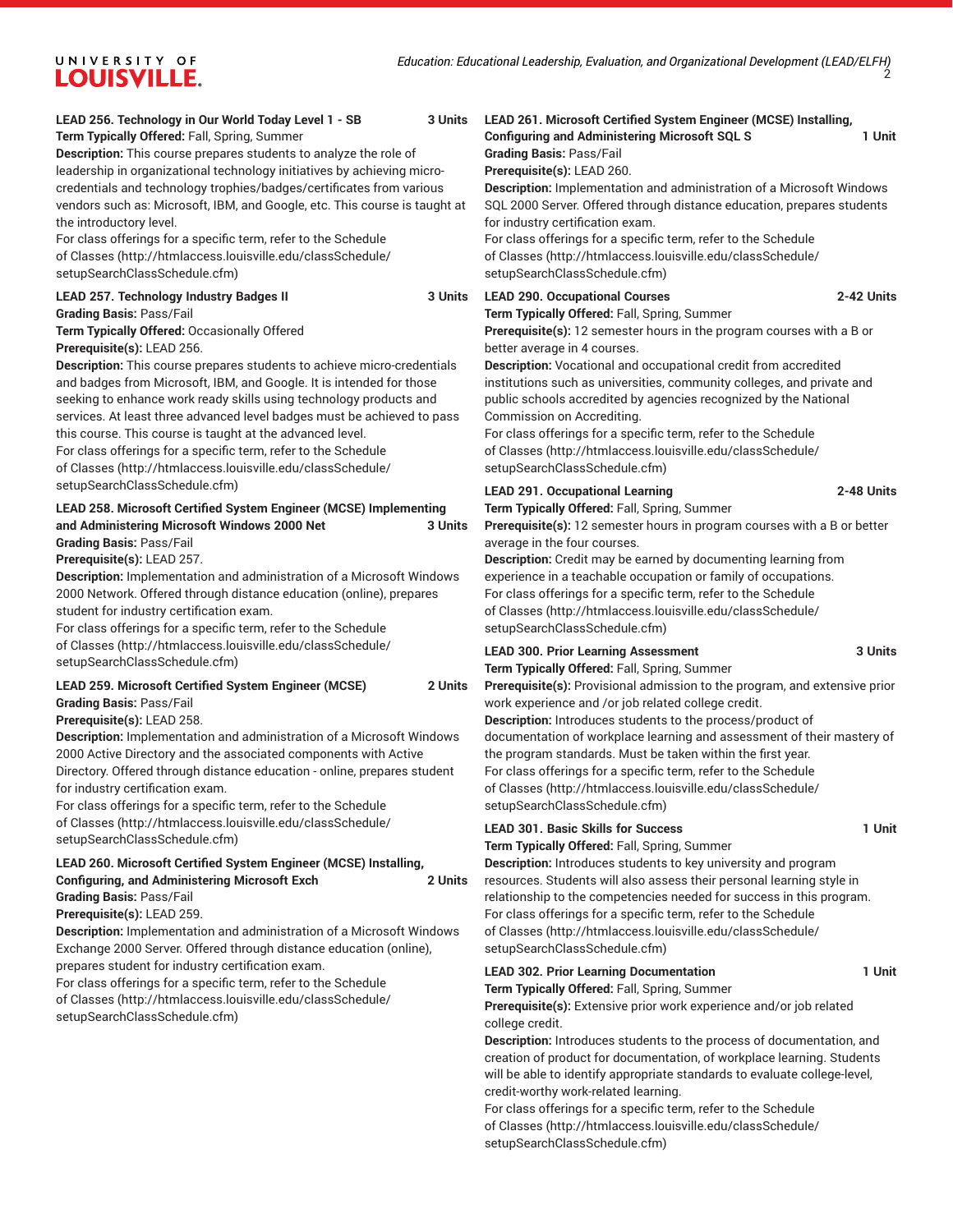#### LEAD 303. Self-Assessment 1 Unit

**Term Typically Offered:** Fall, Spring, Summer

**Description:** This course will assist students in identifying their own personal and professional competencies. Students will make connections between these competencies and the skills/competencies required for success in this program.

For class offerings for a specific term, refer to the [Schedule](http://htmlaccess.louisville.edu/classSchedule/setupSearchClassSchedule.cfm) [of Classes \(http://htmlaccess.louisville.edu/classSchedule/](http://htmlaccess.louisville.edu/classSchedule/setupSearchClassSchedule.cfm) [setupSearchClassSchedule.cfm\)](http://htmlaccess.louisville.edu/classSchedule/setupSearchClassSchedule.cfm)

#### **LEAD 304. Understanding Needs Assessments 1 Unit Term Typically Offered:** Fall, Spring, Summer

**Description:** Students will be introduced to conceptual and theoretical foundations of organizational needs assessment. Particular focus will be paid to developing and understanding the basics of the needs assessment process.

For class offerings for a specific term, refer to the [Schedule](http://htmlaccess.louisville.edu/classSchedule/setupSearchClassSchedule.cfm) [of Classes \(http://htmlaccess.louisville.edu/classSchedule/](http://htmlaccess.louisville.edu/classSchedule/setupSearchClassSchedule.cfm) [setupSearchClassSchedule.cfm\)](http://htmlaccess.louisville.edu/classSchedule/setupSearchClassSchedule.cfm)

#### **LEAD 305. Identifying Needs Assessments**

**Term Typically Offered:** Fall, Spring, Summer

**Description:** Students will learn the needs assessment process for gathering information related to workforce specific organizational needs. Particular attention is paid to identification of appropriate needs assessment processes.

For class offerings for a specific term, refer to the [Schedule](http://htmlaccess.louisville.edu/classSchedule/setupSearchClassSchedule.cfm) [of Classes \(http://htmlaccess.louisville.edu/classSchedule/](http://htmlaccess.louisville.edu/classSchedule/setupSearchClassSchedule.cfm) [setupSearchClassSchedule.cfm\)](http://htmlaccess.louisville.edu/classSchedule/setupSearchClassSchedule.cfm)

#### **LEAD 306. Applying Needs Assessments 1 Unit**

**Term Typically Offered:** Fall, Spring, Summer

**Description:** Students will learn the needs assessment process. Particular attention will be paid to the steps of constructing a needs assessment tool and to applying these steps to real world situations. For class offerings for a specific term, refer to the [Schedule](http://htmlaccess.louisville.edu/classSchedule/setupSearchClassSchedule.cfm) [of Classes \(http://htmlaccess.louisville.edu/classSchedule/](http://htmlaccess.louisville.edu/classSchedule/setupSearchClassSchedule.cfm) [setupSearchClassSchedule.cfm\)](http://htmlaccess.louisville.edu/classSchedule/setupSearchClassSchedule.cfm)

#### **LEAD 307. Prior Learning Assessment for Healthcare Leaders 3 Units Term Typically Offered:** Fall, Spring, Summer

**Description:** To provide healthcare leadership students with key university and program resources with learning the process of documentation, and creation of a product for documentation, for workplace learning. In addition, students will be able to identify their own personal and professional competencies while making connections between these competencies and the skills/competencies required for success in the program.

For class offerings for a specific term, refer to the [Schedule](http://htmlaccess.louisville.edu/classSchedule/setupSearchClassSchedule.cfm) [of Classes \(http://htmlaccess.louisville.edu/classSchedule/](http://htmlaccess.louisville.edu/classSchedule/setupSearchClassSchedule.cfm) [setupSearchClassSchedule.cfm\)](http://htmlaccess.louisville.edu/classSchedule/setupSearchClassSchedule.cfm)

#### **LEAD 308. Needs Assessment in Healthcare Organizations 3 Units Term Typically Offered:** Fall, Spring, Summer

**Description:** Students will be introduced to the conceptual and theoretical foundations and process of organizational needs assessment in healthcare organizations. Particular focus will be paid to developing an understanding of the basics of the needs assessment process. For class offerings for a specific term, refer to the [Schedule](http://htmlaccess.louisville.edu/classSchedule/setupSearchClassSchedule.cfm) [of Classes \(http://htmlaccess.louisville.edu/classSchedule/](http://htmlaccess.louisville.edu/classSchedule/setupSearchClassSchedule.cfm) [setupSearchClassSchedule.cfm\)](http://htmlaccess.louisville.edu/classSchedule/setupSearchClassSchedule.cfm)

#### **LEAD 309. Managing Projects in Healthcare Organizations 3 Units Term Typically Offered:** Fall, Spring, Summer

**Description:** The course provides an overview of project planning and management tools/techniques used in managing projects in healthcare organizations.

For class offerings for a specific term, refer to the [Schedule](http://htmlaccess.louisville.edu/classSchedule/setupSearchClassSchedule.cfm) [of Classes](http://htmlaccess.louisville.edu/classSchedule/setupSearchClassSchedule.cfm) ([http://htmlaccess.louisville.edu/classSchedule/](http://htmlaccess.louisville.edu/classSchedule/setupSearchClassSchedule.cfm) [setupSearchClassSchedule.cfm\)](http://htmlaccess.louisville.edu/classSchedule/setupSearchClassSchedule.cfm)

**LEAD 310. Healthcare Presentations and Group Facilitation 3 Units Term Typically Offered:** Fall, Spring, Summer

**Description:** Develop instructional design strategies for successful healthcare work force advancement. Explore the dynamics of teams, along with groups and facilitating group decision-making through the development of meeting agendas and objectives, managing meetings, and team decision-making strategies in healthcare organizations. For class offerings for a specific term, refer to the [Schedule](http://htmlaccess.louisville.edu/classSchedule/setupSearchClassSchedule.cfm) [of Classes](http://htmlaccess.louisville.edu/classSchedule/setupSearchClassSchedule.cfm) ([http://htmlaccess.louisville.edu/classSchedule/](http://htmlaccess.louisville.edu/classSchedule/setupSearchClassSchedule.cfm) [setupSearchClassSchedule.cfm\)](http://htmlaccess.louisville.edu/classSchedule/setupSearchClassSchedule.cfm)

#### **LEAD 311. Needs Assessment 3 Units**

**Term Typically Offered:** Fall, Spring, Summer

**Prerequisite(s):** Admission to the College of Education and Human Development.

**Description:** Needs assessment related to occupationally specific training and/or organizational needs is addressed. Students develop a proposal to conduct a needs assessment and a customized data collection instrument.

**Course Attribute(s):** CBL - This course includes Community-Based Learning (CBL). Students will engage in a community experience or project with an external partner in order to enhance understanding and application of academic content.

For class offerings for a specific term, refer to the [Schedule](http://htmlaccess.louisville.edu/classSchedule/setupSearchClassSchedule.cfm) [of Classes](http://htmlaccess.louisville.edu/classSchedule/setupSearchClassSchedule.cfm) ([http://htmlaccess.louisville.edu/classSchedule/](http://htmlaccess.louisville.edu/classSchedule/setupSearchClassSchedule.cfm) [setupSearchClassSchedule.cfm\)](http://htmlaccess.louisville.edu/classSchedule/setupSearchClassSchedule.cfm)

#### LEAD 312. Designing Learning **3 Units** 3 Units

**Term Typically Offered:** Fall, Spring, Summer **Prerequisite(s):** Admission to the College of Education and Human Development.

**Description:** Development of curriculum relevant to specific job requirements in occupations. Includes development of analyses, measurable performance objectives, lesson designs and course materials.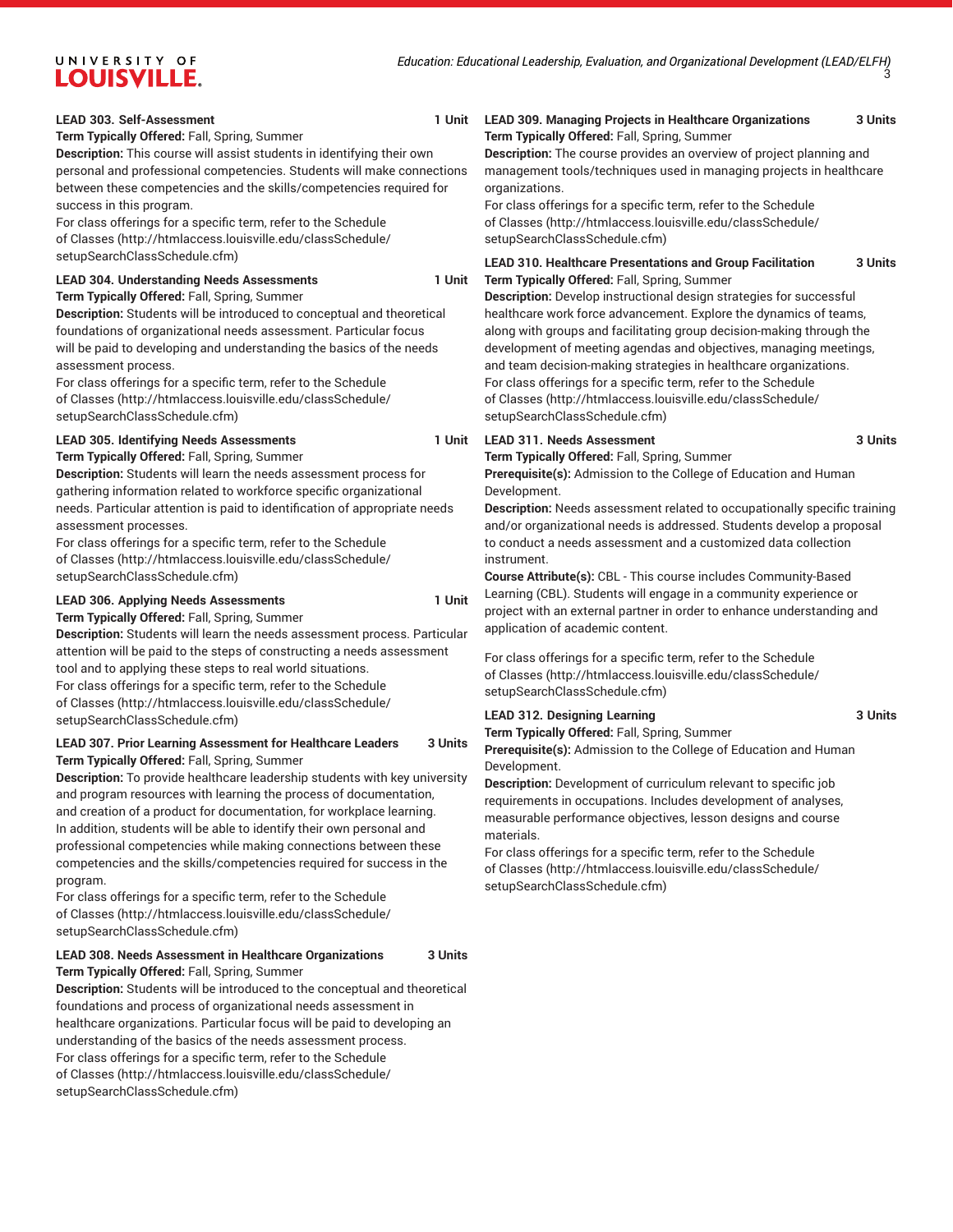### **LEAD 314. Diversity in the Workplace - SB, D1 3 Units**

**Term Typically Offered:** Fall, Spring, Summer

**Description:** This class examines various aspects of diversity and inclusion from a societal perspective, and within the workplace environment. Various human resource management principles will be discussed, and this course will also review, analyze, and ascertain themes of diversity including (but not limited to): race, ethnicity, culture, socio-economic status, world view, the LGBTQ community, persons with disabilities, socio-cultural factors, gender equity, legal perspectives, and social justice.

**Course Attribute(s):** CBL - This course includes Community-Based Learning (CBL). Students will engage in a community experience or project with an external partner in order to enhance understanding and application of academic content.

For class offerings for a specific term, refer to the [Schedule](http://htmlaccess.louisville.edu/classSchedule/setupSearchClassSchedule.cfm) [of Classes \(http://htmlaccess.louisville.edu/classSchedule/](http://htmlaccess.louisville.edu/classSchedule/setupSearchClassSchedule.cfm) [setupSearchClassSchedule.cfm\)](http://htmlaccess.louisville.edu/classSchedule/setupSearchClassSchedule.cfm)

#### **LEAD 315. Supervised Work Experience Internship 3-24 Units Term Typically Offered:** Fall, Spring, Summer

**Description:** Includes job skills and knowledge, management-workerunion relations, supervised instruction, conferences and evaluations. For class offerings for a specific term, refer to the [Schedule](http://htmlaccess.louisville.edu/classSchedule/setupSearchClassSchedule.cfm) [of Classes \(http://htmlaccess.louisville.edu/classSchedule/](http://htmlaccess.louisville.edu/classSchedule/setupSearchClassSchedule.cfm) [setupSearchClassSchedule.cfm\)](http://htmlaccess.louisville.edu/classSchedule/setupSearchClassSchedule.cfm)

#### **LEAD 316. Instructional Strategies and Group Facilitation Techniques**

```
3 Units
```
**Term Typically Offered:** Fall, Spring, Summer **Prerequisite(s):** Admission to the College of Education and Human Development.

**Description:** Develop instructional design strategies and group facilitation techniques for education and work place initiatives. Teach critiqued lessons to communicate knowledge and skills needed for successful work force advancement.

For class offerings for a specific term, refer to the [Schedule](http://htmlaccess.louisville.edu/classSchedule/setupSearchClassSchedule.cfm) [of Classes \(http://htmlaccess.louisville.edu/classSchedule/](http://htmlaccess.louisville.edu/classSchedule/setupSearchClassSchedule.cfm) [setupSearchClassSchedule.cfm\)](http://htmlaccess.louisville.edu/classSchedule/setupSearchClassSchedule.cfm)

**LEAD 317. Instructional Techniques & Strategies 1 Unit**

**Term Typically Offered:** Fall, Spring, Summer **Description:** Develop instructional design strategies for educational and workplace initiatives. Teach critiqued lessons to communicate the knowledge and skills needed for successful work force advancement. For class offerings for a specific term, refer to the [Schedule](http://htmlaccess.louisville.edu/classSchedule/setupSearchClassSchedule.cfm) [of Classes \(http://htmlaccess.louisville.edu/classSchedule/](http://htmlaccess.louisville.edu/classSchedule/setupSearchClassSchedule.cfm) [setupSearchClassSchedule.cfm\)](http://htmlaccess.louisville.edu/classSchedule/setupSearchClassSchedule.cfm)

#### LEAD 318. Managing Group Dynamics **1 1 Unit**

**Term Typically Offered:** Fall, Spring, Summer **Description:** Explore the dynamics of groups and learn how to manage them by identifying functions of groups and teams, types of groups, stages of team development, and components of teams. For class offerings for a specific term, refer to the [Schedule](http://htmlaccess.louisville.edu/classSchedule/setupSearchClassSchedule.cfm) [of Classes \(http://htmlaccess.louisville.edu/classSchedule/](http://htmlaccess.louisville.edu/classSchedule/setupSearchClassSchedule.cfm) [setupSearchClassSchedule.cfm\)](http://htmlaccess.louisville.edu/classSchedule/setupSearchClassSchedule.cfm)

#### **LEAD 319. Facilitating Group Decision Making 1 Unit Term Typically Offered:** Fall, Spring, Summer

**Description:** Learn how to facilitate group decision-making through the development of meeting agendas and objectives, managing meetings, and team decision-making strategies.

For class offerings for a specific term, refer to the [Schedule](http://htmlaccess.louisville.edu/classSchedule/setupSearchClassSchedule.cfm) [of Classes](http://htmlaccess.louisville.edu/classSchedule/setupSearchClassSchedule.cfm) ([http://htmlaccess.louisville.edu/classSchedule/](http://htmlaccess.louisville.edu/classSchedule/setupSearchClassSchedule.cfm) [setupSearchClassSchedule.cfm\)](http://htmlaccess.louisville.edu/classSchedule/setupSearchClassSchedule.cfm)

# **LEAD 320. Related Science, Mathematics, and Technology in Training**

**6 Units**

**Prerequisite(s):** At least 9 semester hours coursework in the program. **Description:** May be used in the specialization component of the BS in Occupational Education with concentration in Teacher Preparation. Credit may be earned only through examination.

For class offerings for a specific term, refer to the [Schedule](http://htmlaccess.louisville.edu/classSchedule/setupSearchClassSchedule.cfm) [of Classes](http://htmlaccess.louisville.edu/classSchedule/setupSearchClassSchedule.cfm) ([http://htmlaccess.louisville.edu/classSchedule/](http://htmlaccess.louisville.edu/classSchedule/setupSearchClassSchedule.cfm) [setupSearchClassSchedule.cfm\)](http://htmlaccess.louisville.edu/classSchedule/setupSearchClassSchedule.cfm)

#### **LEAD 321. Manipulative Skills in Occupations 6 Units**

**Prerequisite(s):** At least 9 semester hours coursework in the program. **Description:** Credit may be earned only through examination. For class offerings for a specific term, refer to the [Schedule](http://htmlaccess.louisville.edu/classSchedule/setupSearchClassSchedule.cfm) [of Classes](http://htmlaccess.louisville.edu/classSchedule/setupSearchClassSchedule.cfm) ([http://htmlaccess.louisville.edu/classSchedule/](http://htmlaccess.louisville.edu/classSchedule/setupSearchClassSchedule.cfm) [setupSearchClassSchedule.cfm\)](http://htmlaccess.louisville.edu/classSchedule/setupSearchClassSchedule.cfm)

# **LEAD 322. Knowledge of Related Subjects in Training and Development**

**6 Units**

#### **Term Typically Offered:** Occasionally Offered

**Prerequisite(s):** At least 9 hours coursework in the program. **Description:** May be used in the specialization component of the BS in Occupational Education with concentration in Teacher Preparation. Credit may be earned only through examination.

For class offerings for a specific term, refer to the [Schedule](http://htmlaccess.louisville.edu/classSchedule/setupSearchClassSchedule.cfm) [of Classes](http://htmlaccess.louisville.edu/classSchedule/setupSearchClassSchedule.cfm) ([http://htmlaccess.louisville.edu/classSchedule/](http://htmlaccess.louisville.edu/classSchedule/setupSearchClassSchedule.cfm) [setupSearchClassSchedule.cfm\)](http://htmlaccess.louisville.edu/classSchedule/setupSearchClassSchedule.cfm)

**LEAD 324. Antiracism: A Fundamental to a New System 3 Units Description:** Examination of the challenges and rewards of individual and group differences within workplaces. Focus on application of cultural competence and diversity solutions to meet group, organizational, and societal development goals. (3hrs)

For class offerings for a specific term, refer to the [Schedule](http://htmlaccess.louisville.edu/classSchedule/setupSearchClassSchedule.cfm) [of Classes](http://htmlaccess.louisville.edu/classSchedule/setupSearchClassSchedule.cfm) ([http://htmlaccess.louisville.edu/classSchedule/](http://htmlaccess.louisville.edu/classSchedule/setupSearchClassSchedule.cfm) [setupSearchClassSchedule.cfm\)](http://htmlaccess.louisville.edu/classSchedule/setupSearchClassSchedule.cfm)

# **LEAD 330. Special Needs and Technical Education 3 Units**

**Prerequisite(s):** Admission to the College of Education and Human Development.

**Description:** A study of curriculum, methods, and facilities modifications necessary to meet the needs of disadvantaged and handicapped learners.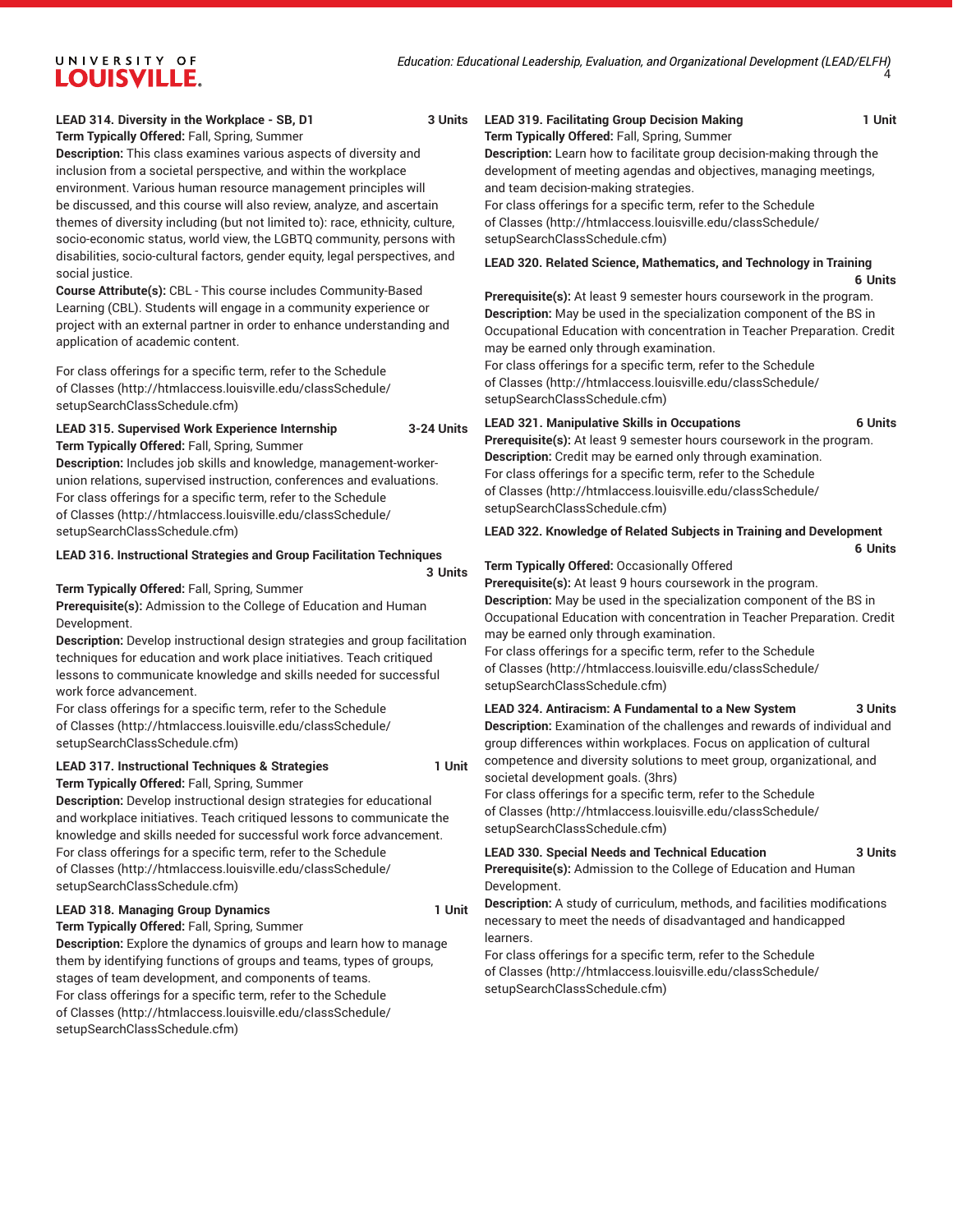#### **LEAD 332. Measuring and Evaluating Effectiveness 3 Units**

**Term Typically Offered:** Fall, Spring, Summer

**Prerequisite(s):** Admission to the College of Education and Human Development.

**Description:** Theories and procedures involved in assessing the effectiveness of instructional programs and learning in the cognitive, psychomotor and affective domains.

For class offerings for a specific term, refer to the [Schedule](http://htmlaccess.louisville.edu/classSchedule/setupSearchClassSchedule.cfm) [of Classes \(http://htmlaccess.louisville.edu/classSchedule/](http://htmlaccess.louisville.edu/classSchedule/setupSearchClassSchedule.cfm) [setupSearchClassSchedule.cfm\)](http://htmlaccess.louisville.edu/classSchedule/setupSearchClassSchedule.cfm)

#### **LEAD 340. Talent Acquisition and Development 3 Units**

**Term Typically Offered:** Fall, Spring

**Description:** People are a key competitive advantage in organizations. This course provides you with an overview of the elements that go into a successful staffing strategy. The course provides an introduction to such key topics as human resources planning, job analysis, recruitment, assessment, selection and final hiring decision. We will review various staffing tools and techniques examining issues of reliability, validity, legality, and fairness. The course also will look at designing and executing employee career development programs.

For class offerings for a specific term, refer to the [Schedule](http://htmlaccess.louisville.edu/classSchedule/setupSearchClassSchedule.cfm) [of Classes \(http://htmlaccess.louisville.edu/classSchedule/](http://htmlaccess.louisville.edu/classSchedule/setupSearchClassSchedule.cfm) [setupSearchClassSchedule.cfm\)](http://htmlaccess.louisville.edu/classSchedule/setupSearchClassSchedule.cfm)

#### **LEAD 341. Managing Projects in the Workplace 3 Units**

**Term Typically Offered:** Fall, Spring, Summer

**Prerequisite(s):** Admission to the College of Education and Human Development.

**Description:** Overview of techniques used in managing work projects. For class offerings for a specific term, refer to the [Schedule](http://htmlaccess.louisville.edu/classSchedule/setupSearchClassSchedule.cfm) [of Classes \(http://htmlaccess.louisville.edu/classSchedule/](http://htmlaccess.louisville.edu/classSchedule/setupSearchClassSchedule.cfm) [setupSearchClassSchedule.cfm\)](http://htmlaccess.louisville.edu/classSchedule/setupSearchClassSchedule.cfm)

#### LEAD 344. Project Planning Elements **1** Unit

**Term Typically Offered:** Fall, Spring, Summer

**Description:** The course provides an overview of project management terminology, tools, and techniques used in managing a work-related project. Elements introduced are SWOT analysis, stakeholder analysis, project contract, and kickoff meeting.

For class offerings for a specific term, refer to the [Schedule](http://htmlaccess.louisville.edu/classSchedule/setupSearchClassSchedule.cfm) [of Classes \(http://htmlaccess.louisville.edu/classSchedule/](http://htmlaccess.louisville.edu/classSchedule/setupSearchClassSchedule.cfm) [setupSearchClassSchedule.cfm\)](http://htmlaccess.louisville.edu/classSchedule/setupSearchClassSchedule.cfm)

#### **LEAD 345. Managing Projects Effectively 1 Unit**

**Term Typically Offered:** Fall, Spring, Summer **Description:** The course provides an overview of project management terminology, tools, and techniques used in managing a work-related project. Elements introduced include a scope document, business case, and work breakdown structure.

For class offerings for a specific term, refer to the [Schedule](http://htmlaccess.louisville.edu/classSchedule/setupSearchClassSchedule.cfm) [of Classes \(http://htmlaccess.louisville.edu/classSchedule/](http://htmlaccess.louisville.edu/classSchedule/setupSearchClassSchedule.cfm) [setupSearchClassSchedule.cfm\)](http://htmlaccess.louisville.edu/classSchedule/setupSearchClassSchedule.cfm)

#### **LEAD 346. Project Oversight 1 Unit**

**Term Typically Offered:** Fall, Spring, Summer

**Description:** The course provides techniques used in the oversight of a work-related project. Elements introduced are Gantt chart, communication plan, risk management, and quality management plan. For class offerings for a specific term, refer to the [Schedule](http://htmlaccess.louisville.edu/classSchedule/setupSearchClassSchedule.cfm) [of Classes \(http://htmlaccess.louisville.edu/classSchedule/](http://htmlaccess.louisville.edu/classSchedule/setupSearchClassSchedule.cfm) [setupSearchClassSchedule.cfm\)](http://htmlaccess.louisville.edu/classSchedule/setupSearchClassSchedule.cfm)

#### **LEAD 350. Oracle Certified Professional Database Administrator (OCPDBA): SQL and PL/SQL 3 Units**

# **Grading Basis:** Pass/Fail

**Description:** Implementation and understanding of Oracle relational database concepts and the use of SQL for data storage, and database manipulation. Offered through distance education-online, prepares student for industry certification exam.

For class offerings for a specific term, refer to the [Schedule](http://htmlaccess.louisville.edu/classSchedule/setupSearchClassSchedule.cfm) [of Classes](http://htmlaccess.louisville.edu/classSchedule/setupSearchClassSchedule.cfm) ([http://htmlaccess.louisville.edu/classSchedule/](http://htmlaccess.louisville.edu/classSchedule/setupSearchClassSchedule.cfm) [setupSearchClassSchedule.cfm\)](http://htmlaccess.louisville.edu/classSchedule/setupSearchClassSchedule.cfm)

#### **LEAD 351. Oracle Certified Professional Database Administrator (OCPDBA): Architecture & Administration 3 Units Grading Basis:** Pass/Fail

**Description:** Implementation and understanding of Oracle relational database concepts and the use of SQL for data storage and database manipulation. Offered through distance education (online), prepares student for industry certification exam.

For class offerings for a specific term, refer to the [Schedule](http://htmlaccess.louisville.edu/classSchedule/setupSearchClassSchedule.cfm) [of Classes](http://htmlaccess.louisville.edu/classSchedule/setupSearchClassSchedule.cfm) ([http://htmlaccess.louisville.edu/classSchedule/](http://htmlaccess.louisville.edu/classSchedule/setupSearchClassSchedule.cfm) [setupSearchClassSchedule.cfm\)](http://htmlaccess.louisville.edu/classSchedule/setupSearchClassSchedule.cfm)

### **LEAD 352. Oracle Certified Professional Database (OCPDBA): Backup and Recovery 3 Units**

#### **Grading Basis:** Pass/Fail

**Description:** Implementation and understanding of Oracle backup recovery goals and functions of Oracle 8i. Offered through distance education (online), prepares student for industry certification exam. For class offerings for a specific term, refer to the [Schedule](http://htmlaccess.louisville.edu/classSchedule/setupSearchClassSchedule.cfm) [of Classes](http://htmlaccess.louisville.edu/classSchedule/setupSearchClassSchedule.cfm) ([http://htmlaccess.louisville.edu/classSchedule/](http://htmlaccess.louisville.edu/classSchedule/setupSearchClassSchedule.cfm) [setupSearchClassSchedule.cfm\)](http://htmlaccess.louisville.edu/classSchedule/setupSearchClassSchedule.cfm)

# **LEAD 353. Oracle Certified Professional Database Administrator (OCPDBA): Network Administrator 3 Units**

**Grading Basis:** Pass/Fail

**Description:** Oracle 8i architectural; administration and centralized Naming concepts, advanced security options, concepts of encryption, authentication with Oracle 8i databases. Offered through distance education (online), prepares student for industry certification exam. For class offerings for a specific term, refer to the [Schedule](http://htmlaccess.louisville.edu/classSchedule/setupSearchClassSchedule.cfm) [of Classes](http://htmlaccess.louisville.edu/classSchedule/setupSearchClassSchedule.cfm) ([http://htmlaccess.louisville.edu/classSchedule/](http://htmlaccess.louisville.edu/classSchedule/setupSearchClassSchedule.cfm) [setupSearchClassSchedule.cfm\)](http://htmlaccess.louisville.edu/classSchedule/setupSearchClassSchedule.cfm)

# **LEAD 354. Oracle Certified Professional Database Administrator (OCPDBA): Performance and Tuning 3 Units**

#### **Grading Basis:** Pass/Fail

**Description:** Deploying Oracle 8i, and fine tune operations with Oracle databases utilizing the tools and technologies with the product. Offered through distance education (online), prepares student for industry certification exam.

For class offerings for a specific term, refer to the [Schedule](http://htmlaccess.louisville.edu/classSchedule/setupSearchClassSchedule.cfm) [of Classes](http://htmlaccess.louisville.edu/classSchedule/setupSearchClassSchedule.cfm) ([http://htmlaccess.louisville.edu/classSchedule/](http://htmlaccess.louisville.edu/classSchedule/setupSearchClassSchedule.cfm) [setupSearchClassSchedule.cfm\)](http://htmlaccess.louisville.edu/classSchedule/setupSearchClassSchedule.cfm)

# **LEAD 355. Cisco Certified Network Professional (CCNP): Cisco Certified Network Administrator 2 Units**

#### **Grading Basis:** Pass/Fail

**Description:** Emphasis on terms, concepts, technologies and devices used in networking. Install, configure and troubleshoot Cisco switches and routers. Offered through distance education (online), prepares student for industry certification exam.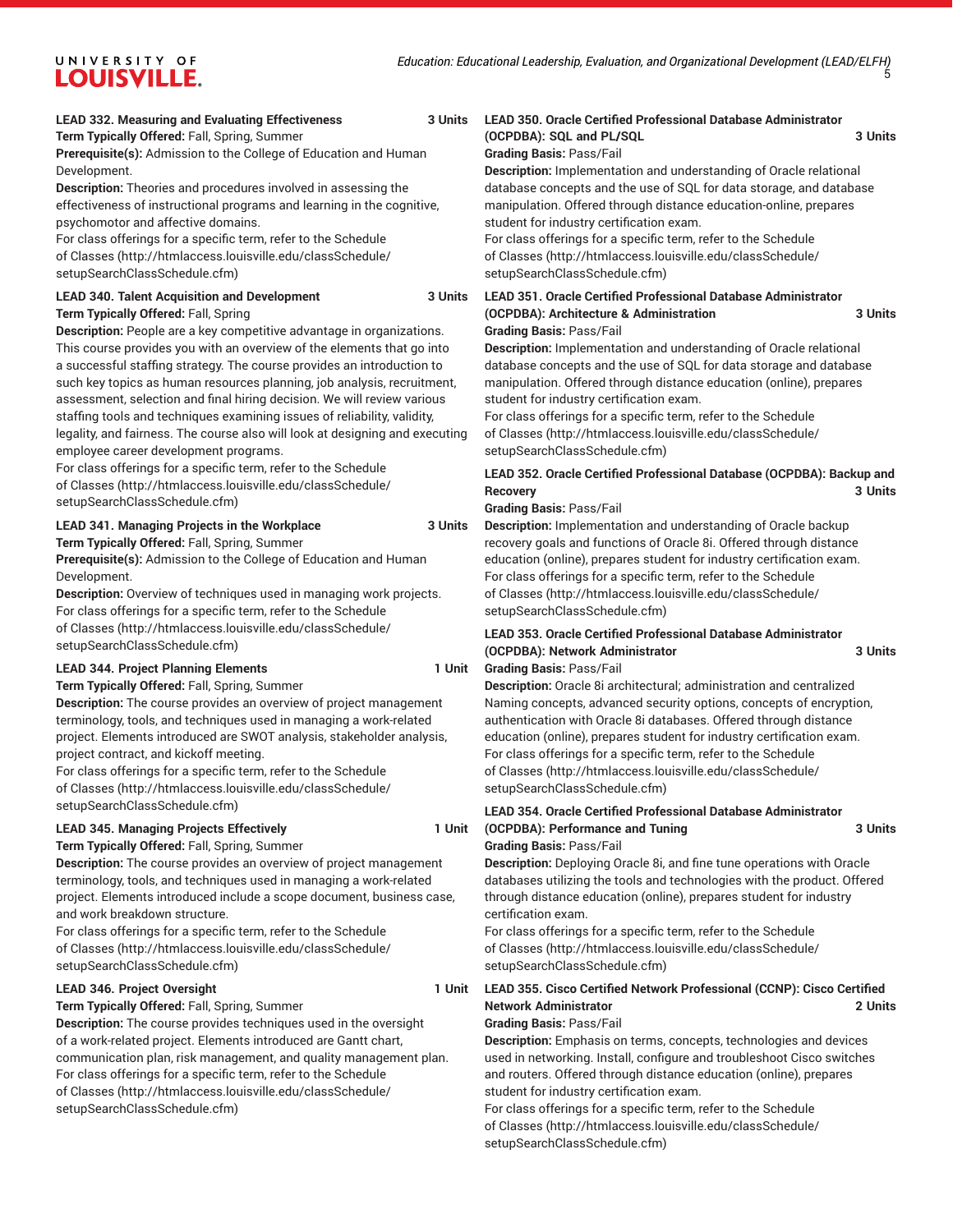# **LEAD 356. Cisco Certified Network Professional (CCNP): Building Cisco Multilayer Switching Networks 2 Units**

**Grading Basis:** Pass/Fail

**Description:** Identify basic features of VLANs, characteristics of Bridge Protocol Data Units, features of the distribution layer and of external route processors. Offered through distance education (online), prepares students for industry certification exam.

For class offerings for a specific term, refer to the [Schedule](http://htmlaccess.louisville.edu/classSchedule/setupSearchClassSchedule.cfm) [of Classes \(http://htmlaccess.louisville.edu/classSchedule/](http://htmlaccess.louisville.edu/classSchedule/setupSearchClassSchedule.cfm) [setupSearchClassSchedule.cfm\)](http://htmlaccess.louisville.edu/classSchedule/setupSearchClassSchedule.cfm)

#### **LEAD 357. Cisco Certified Network Professional (CCNP): Building Cisco Remote Access Networks 2 Units**

#### **Grading Basis:** Pass/Fail

**Description:** Builds knowledge about remote access network to interconnect central sites to branch offices using WAN technologies. Offered through distance education (online), prepares student for industry certification exam.

For class offerings for a specific term, refer to the [Schedule](http://htmlaccess.louisville.edu/classSchedule/setupSearchClassSchedule.cfm) [of Classes \(http://htmlaccess.louisville.edu/classSchedule/](http://htmlaccess.louisville.edu/classSchedule/setupSearchClassSchedule.cfm) [setupSearchClassSchedule.cfm\)](http://htmlaccess.louisville.edu/classSchedule/setupSearchClassSchedule.cfm)

# **LEAD 358. Cisco Certified Network Professional (CCNP): Building Scalable Cisco Networks 2 Units**

#### **Grading Basis:** Pass/Fail

**Description:** Primary emphasis on controlling traffic over LANs and WANs. Offered through distance education (online), prepares for industry certification exam.

For class offerings for a specific term, refer to the [Schedule](http://htmlaccess.louisville.edu/classSchedule/setupSearchClassSchedule.cfm) [of Classes \(http://htmlaccess.louisville.edu/classSchedule/](http://htmlaccess.louisville.edu/classSchedule/setupSearchClassSchedule.cfm) [setupSearchClassSchedule.cfm\)](http://htmlaccess.louisville.edu/classSchedule/setupSearchClassSchedule.cfm)

# **LEAD 359. Cisco Certified Network Professional (CCNP): Internetworking Troubleshooting Support 2 Units**

#### **Grading Basis:** Pass/Fail

**Description:** Internetworking, troubleshooting and background understanding of routers and switches utilized for multi-protocol client hosts and servers. Offered through distance education (online), prepares student for industry certification exam.

For class offerings for a specific term, refer to the [Schedule](http://htmlaccess.louisville.edu/classSchedule/setupSearchClassSchedule.cfm) [of Classes \(http://htmlaccess.louisville.edu/classSchedule/](http://htmlaccess.louisville.edu/classSchedule/setupSearchClassSchedule.cfm) [setupSearchClassSchedule.cfm\)](http://htmlaccess.louisville.edu/classSchedule/setupSearchClassSchedule.cfm)

# **LEAD 360. Higher Education in the United States - SB, D1 3 Units Term Typically Offered:** Fall Only

**Description:** The purpose of this course is to consider the purpose(s) of higher education over time in the United States, including the tensions that related to the structure and diverse roles of higher education in society. It examines different roles higher education plays for individuals and societies, offering opportunity for student self reflection, and considers the often inequitable pathways to and outcomes of higher education.

For class offerings for a specific term, refer to the [Schedule](http://htmlaccess.louisville.edu/classSchedule/setupSearchClassSchedule.cfm) [of Classes \(http://htmlaccess.louisville.edu/classSchedule/](http://htmlaccess.louisville.edu/classSchedule/setupSearchClassSchedule.cfm) [setupSearchClassSchedule.cfm\)](http://htmlaccess.louisville.edu/classSchedule/setupSearchClassSchedule.cfm)

# **LEAD 390. Advanced Occupational Courses 2-18 Units**

**Term Typically Offered:** Fall, Spring, Summer

**Prerequisite(s):** 12 semester hours in the program courses with B or better average in the 4 courses.

**Description:** Upper level vocational credit from accredited institutions such as colleges and universities, both private and public, and other agencies recognized by the National Commission on Accrediting. For class offerings for a specific term, refer to the [Schedule](http://htmlaccess.louisville.edu/classSchedule/setupSearchClassSchedule.cfm) [of Classes](http://htmlaccess.louisville.edu/classSchedule/setupSearchClassSchedule.cfm) ([http://htmlaccess.louisville.edu/classSchedule/](http://htmlaccess.louisville.edu/classSchedule/setupSearchClassSchedule.cfm)

#### **LEAD 391. Advanced Occupational Learning 2-18 Units**

[setupSearchClassSchedule.cfm\)](http://htmlaccess.louisville.edu/classSchedule/setupSearchClassSchedule.cfm)

**Term Typically Offered:** Fall, Spring, Summer

**Prerequisite(s):** 12 semester hours in the program courses with a B or better average in 4 courses.

**Description:** Credit may be earned by documenting learning from experience in a teachable occupation or family of occupations. For class offerings for a specific term, refer to the [Schedule](http://htmlaccess.louisville.edu/classSchedule/setupSearchClassSchedule.cfm) [of Classes](http://htmlaccess.louisville.edu/classSchedule/setupSearchClassSchedule.cfm) ([http://htmlaccess.louisville.edu/classSchedule/](http://htmlaccess.louisville.edu/classSchedule/setupSearchClassSchedule.cfm) [setupSearchClassSchedule.cfm\)](http://htmlaccess.louisville.edu/classSchedule/setupSearchClassSchedule.cfm)

#### **LEAD 401. Strategic Human Resources Management and HR Law 1 Unit Term Typically Offered:** Fall, Spring, Summer

**Description:** Overview of the field of human resource management (HRM), and the roles and competencies required in HRM. Federal laws affecting HRM are investigated.

For class offerings for a specific term, refer to the [Schedule](http://htmlaccess.louisville.edu/classSchedule/setupSearchClassSchedule.cfm) [of Classes](http://htmlaccess.louisville.edu/classSchedule/setupSearchClassSchedule.cfm) ([http://htmlaccess.louisville.edu/classSchedule/](http://htmlaccess.louisville.edu/classSchedule/setupSearchClassSchedule.cfm) [setupSearchClassSchedule.cfm\)](http://htmlaccess.louisville.edu/classSchedule/setupSearchClassSchedule.cfm)

#### **LEAD 402. Human Resources Recruitment and Selection 1 Unit Term Typically Offered:** Fall, Spring, Summer

**Description:** Study of the staffing function in healthcare organizations. Skills and processes needed for job analysis, recruitment, and selection are investigated.

For class offerings for a specific term, refer to the [Schedule](http://htmlaccess.louisville.edu/classSchedule/setupSearchClassSchedule.cfm) [of Classes](http://htmlaccess.louisville.edu/classSchedule/setupSearchClassSchedule.cfm) ([http://htmlaccess.louisville.edu/classSchedule/](http://htmlaccess.louisville.edu/classSchedule/setupSearchClassSchedule.cfm) [setupSearchClassSchedule.cfm\)](http://htmlaccess.louisville.edu/classSchedule/setupSearchClassSchedule.cfm)

### **LEAD 403. Human Resource Performance Management and Compensation** 1 Unit

**Term Typically Offered:** Fall, Spring, Summer

**Description:** Study of the human resource functions of performance management and compensation in healthcare organizations. For class offerings for a specific term, refer to the [Schedule](http://htmlaccess.louisville.edu/classSchedule/setupSearchClassSchedule.cfm) [of Classes](http://htmlaccess.louisville.edu/classSchedule/setupSearchClassSchedule.cfm) ([http://htmlaccess.louisville.edu/classSchedule/](http://htmlaccess.louisville.edu/classSchedule/setupSearchClassSchedule.cfm) [setupSearchClassSchedule.cfm\)](http://htmlaccess.louisville.edu/classSchedule/setupSearchClassSchedule.cfm)

# LEAD 404. Career Management **1** Unit

**Term Typically Offered:** Fall, Spring, Summer

**Description:** This course addresses knowledge, skills, and dispositions for workforce leaders in career management to maximize performance and goal attainment at individual, group, and organizational levels. For class offerings for a specific term, refer to the [Schedule](http://htmlaccess.louisville.edu/classSchedule/setupSearchClassSchedule.cfm) [of Classes](http://htmlaccess.louisville.edu/classSchedule/setupSearchClassSchedule.cfm) ([http://htmlaccess.louisville.edu/classSchedule/](http://htmlaccess.louisville.edu/classSchedule/setupSearchClassSchedule.cfm) [setupSearchClassSchedule.cfm\)](http://htmlaccess.louisville.edu/classSchedule/setupSearchClassSchedule.cfm)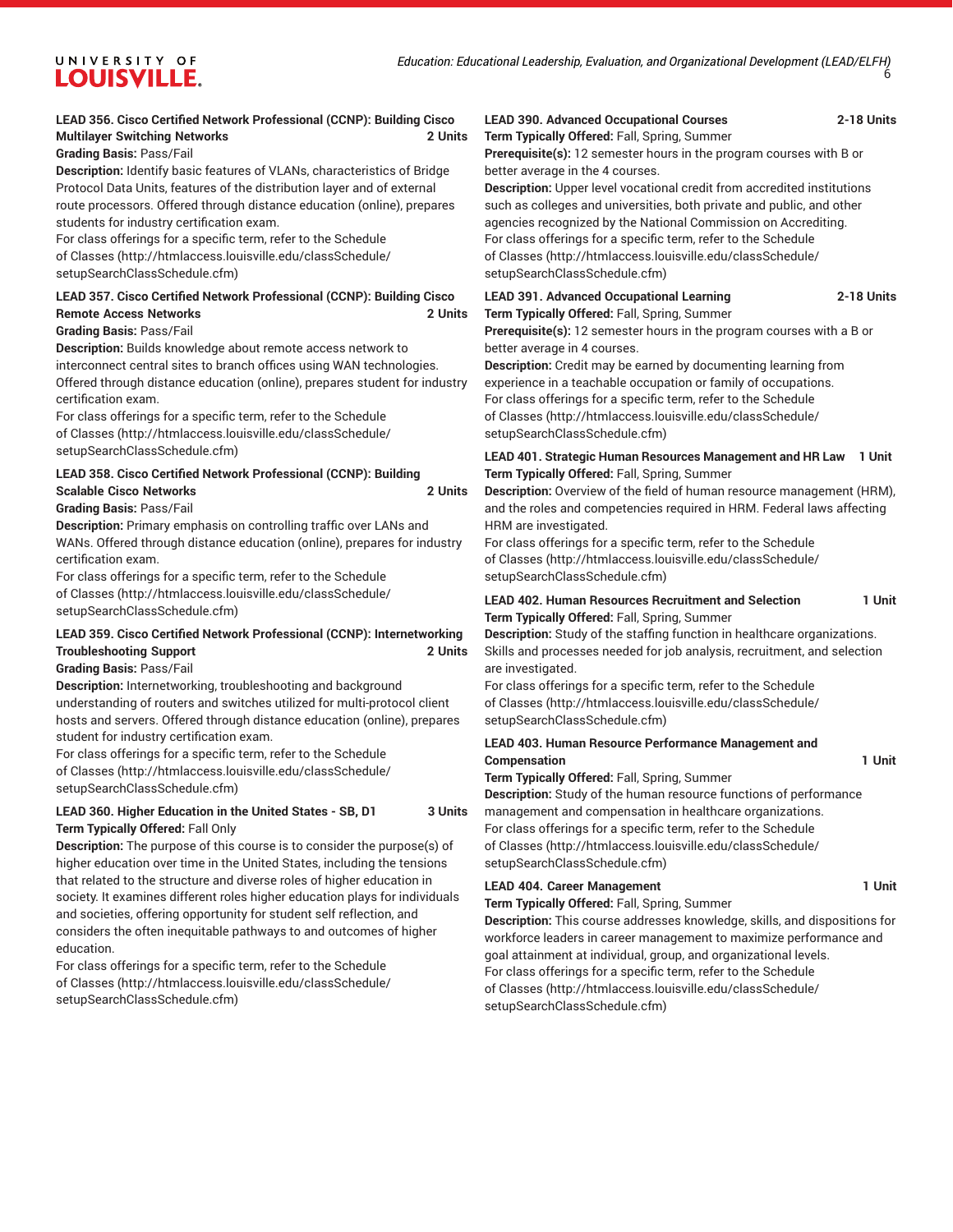#### **LEAD** 405. Assessing Talent

**Term Typically Offered:** Fall, Spring, Summer

**Description:** This course addresses knowledge, skills, and dispositions for growing leaders in healthcare through talent assessment to maximize performance and goal attainment at individual, group, and organizational levels.

For class offerings for a specific term, refer to the [Schedule](http://htmlaccess.louisville.edu/classSchedule/setupSearchClassSchedule.cfm) [of Classes \(http://htmlaccess.louisville.edu/classSchedule/](http://htmlaccess.louisville.edu/classSchedule/setupSearchClassSchedule.cfm) [setupSearchClassSchedule.cfm\)](http://htmlaccess.louisville.edu/classSchedule/setupSearchClassSchedule.cfm)

#### **LEAD 406. Coaching for Performance 1 Unit**

**Term Typically Offered:** Fall, Spring, Summer

**Description:** This course addresses knowledge, skills, and dispositions for workforce leaders in coaching in order to maximize performance and goal attainment at individual, group, and organizational levels.

For class offerings for a specific term, refer to the [Schedule](http://htmlaccess.louisville.edu/classSchedule/setupSearchClassSchedule.cfm) [of Classes \(http://htmlaccess.louisville.edu/classSchedule/](http://htmlaccess.louisville.edu/classSchedule/setupSearchClassSchedule.cfm) [setupSearchClassSchedule.cfm\)](http://htmlaccess.louisville.edu/classSchedule/setupSearchClassSchedule.cfm)

#### **LEAD 407. Diversity and Inclusion in the Workplace 1 Unit**

**Term Typically Offered:** Fall, Spring, Summer

**Description:** To uncover aspects of diversity from cultural, workplace and global perspectives. To examine theoretical and practical means of crosscultural understanding, inclusion, and various laws and legislation that are relevant within the workplace.

For class offerings for a specific term, refer to the [Schedule](http://htmlaccess.louisville.edu/classSchedule/setupSearchClassSchedule.cfm) [of Classes \(http://htmlaccess.louisville.edu/classSchedule/](http://htmlaccess.louisville.edu/classSchedule/setupSearchClassSchedule.cfm) [setupSearchClassSchedule.cfm\)](http://htmlaccess.louisville.edu/classSchedule/setupSearchClassSchedule.cfm)

#### **LEAD 408. Competing Perspectives and Rules 1 Unit Term Typically Offered:** Fall, Spring, Summer

**Description:** Examination of equity and fairness in employment, and non-discrimination practices within the workplace. To analyze various leadership and interpersonal relationship best practices, to foster a more inclusive workplace setting.

For class offerings for a specific term, refer to the [Schedule](http://htmlaccess.louisville.edu/classSchedule/setupSearchClassSchedule.cfm) [of Classes \(http://htmlaccess.louisville.edu/classSchedule/](http://htmlaccess.louisville.edu/classSchedule/setupSearchClassSchedule.cfm) [setupSearchClassSchedule.cfm\)](http://htmlaccess.louisville.edu/classSchedule/setupSearchClassSchedule.cfm)

#### **LEAD 409. Global Workforce 1 Unit**

**Term Typically Offered:** Fall, Spring, Summer

**Description:** Examination of theoretical and practical means of cultural diversity, worldview and multicultural awareness in the workplace from a global perspective. To uncover workplace practices that are incorporated internationally, and to examine human resource-related practices from a global perspective.

For class offerings for a specific term, refer to the [Schedule](http://htmlaccess.louisville.edu/classSchedule/setupSearchClassSchedule.cfm) [of Classes \(http://htmlaccess.louisville.edu/classSchedule/](http://htmlaccess.louisville.edu/classSchedule/setupSearchClassSchedule.cfm) [setupSearchClassSchedule.cfm\)](http://htmlaccess.louisville.edu/classSchedule/setupSearchClassSchedule.cfm)

#### **LEAD 410. Fundamentals of Healthcare Human Resource Management**

**3 Units**

#### **Term Typically Offered:** Fall, Spring, Summer

**Description:** This course provides an opportunity to study the human resources management (HRM) functions and roles of performance management and compensation in healthcare organizations. For class offerings for a specific term, refer to the [Schedule](http://htmlaccess.louisville.edu/classSchedule/setupSearchClassSchedule.cfm) [of Classes \(http://htmlaccess.louisville.edu/classSchedule/](http://htmlaccess.louisville.edu/classSchedule/setupSearchClassSchedule.cfm) [setupSearchClassSchedule.cfm\)](http://htmlaccess.louisville.edu/classSchedule/setupSearchClassSchedule.cfm)

# **LEAD 411. Human Resource Fundamentals 3 Units**

**Term Typically Offered:** Fall, Spring, Summer

**Prerequisite(s):** Admission to the College of Education and Human Development.

**Description:** Overview of roles in the field of resource management in context of the overall field of HRM, the relationship to workplace performance improvement, and roles and competencies required in workforce leadership.

**Course Attribute(s):** CBL - This course includes Community-Based Learning (CBL). Students will engage in a community experience or project with an external partner in order to enhance understanding and application of academic content.

For class offerings for a specific term, refer to the [Schedule](http://htmlaccess.louisville.edu/classSchedule/setupSearchClassSchedule.cfm) [of Classes](http://htmlaccess.louisville.edu/classSchedule/setupSearchClassSchedule.cfm) ([http://htmlaccess.louisville.edu/classSchedule/](http://htmlaccess.louisville.edu/classSchedule/setupSearchClassSchedule.cfm) [setupSearchClassSchedule.cfm\)](http://htmlaccess.louisville.edu/classSchedule/setupSearchClassSchedule.cfm)

# **LEAD 412. Coaching and Talent Development 3 Units Term Typically Offered:** Fall, Spring, Summer

**Prerequisite(s):** Admission to the College of Education and Human Development.

**Description:** This course addresses knowledge, skills, and dispositions for workforce leaders in talent management, career development and coaching strategies to maximize performance and goal attainment at individual,group and organizational levels.

For class offerings for a specific term, refer to the [Schedule](http://htmlaccess.louisville.edu/classSchedule/setupSearchClassSchedule.cfm) [of Classes](http://htmlaccess.louisville.edu/classSchedule/setupSearchClassSchedule.cfm) ([http://htmlaccess.louisville.edu/classSchedule/](http://htmlaccess.louisville.edu/classSchedule/setupSearchClassSchedule.cfm) [setupSearchClassSchedule.cfm\)](http://htmlaccess.louisville.edu/classSchedule/setupSearchClassSchedule.cfm)

#### **LEAD 413. Management of Diversity in Healthcare Organizations 3 Units Term Typically Offered:** Fall, Spring, Summer

**Description:** Examination of theoretical and practical means of cultural diversity, worldview and multicultural awareness in the workplace from a global perspective. To cover workplace practices that are incorporated internationally, and to examine human resource-related practices from a global perspective within the area of healthcare.

For class offerings for a specific term, refer to the [Schedule](http://htmlaccess.louisville.edu/classSchedule/setupSearchClassSchedule.cfm) [of Classes](http://htmlaccess.louisville.edu/classSchedule/setupSearchClassSchedule.cfm) ([http://htmlaccess.louisville.edu/classSchedule/](http://htmlaccess.louisville.edu/classSchedule/setupSearchClassSchedule.cfm) [setupSearchClassSchedule.cfm\)](http://htmlaccess.louisville.edu/classSchedule/setupSearchClassSchedule.cfm)

### **LEAD 415. Organizational Change in Healthcare 3 Units Term Typically Offered:** Fall, Spring, Summer

**Description:** Focus on strategies for effecting whole organization and process change in healthcare organizations.

For class offerings for a specific term, refer to the [Schedule](http://htmlaccess.louisville.edu/classSchedule/setupSearchClassSchedule.cfm) [of Classes](http://htmlaccess.louisville.edu/classSchedule/setupSearchClassSchedule.cfm) ([http://htmlaccess.louisville.edu/classSchedule/](http://htmlaccess.louisville.edu/classSchedule/setupSearchClassSchedule.cfm) [setupSearchClassSchedule.cfm\)](http://htmlaccess.louisville.edu/classSchedule/setupSearchClassSchedule.cfm)

**LEAD 416. Principles of Healthcare Leadership and Management 3 Units Term Typically Offered:** Fall, Spring, Summer

**Description:** This course provides an introduction to healthcare management, along with concepts, theories, and application of strategic leadership and management principles for increasing the effectiveness of healthcare organizations.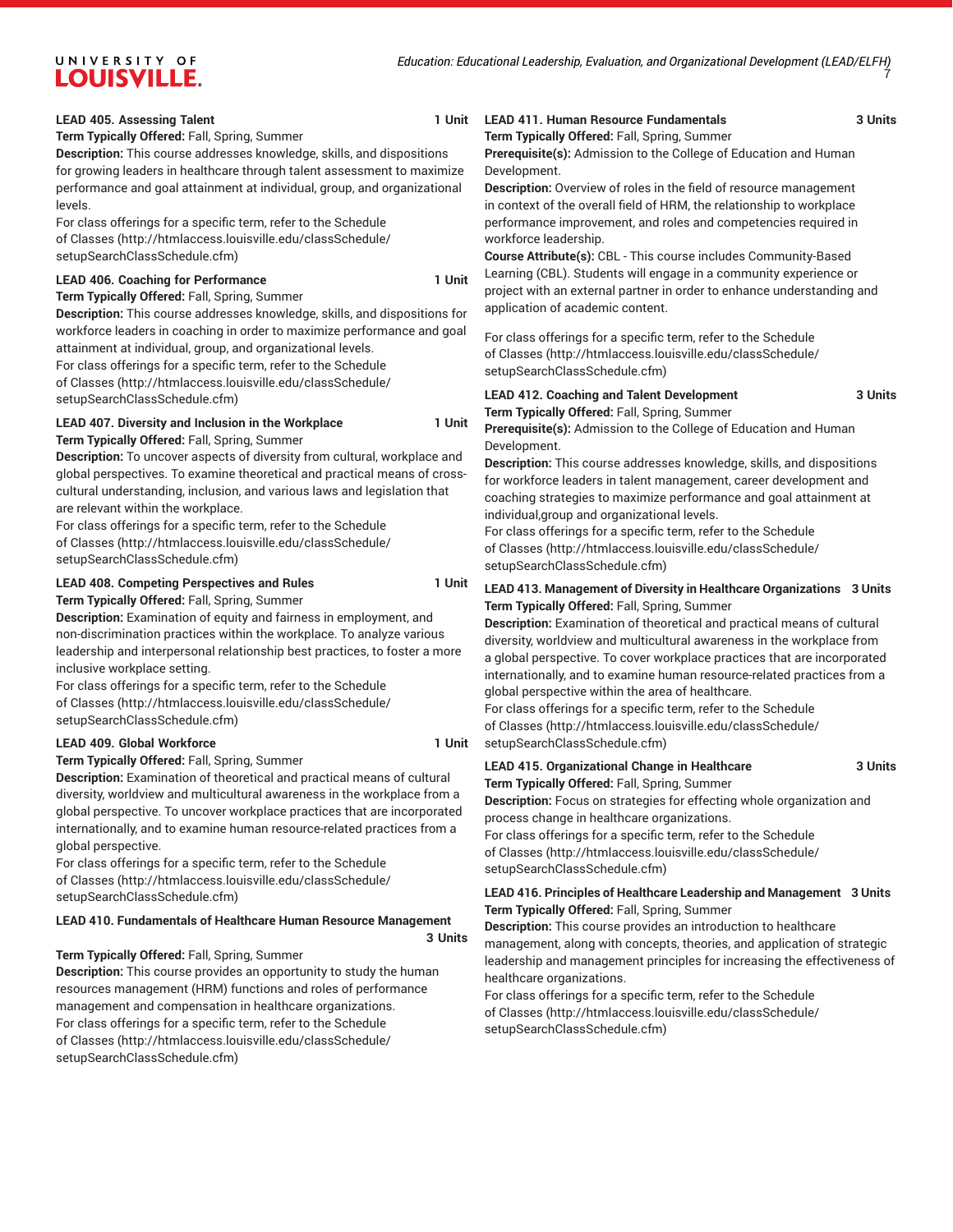#### **LEAD 417. Coaching and Talent Management in Healthcare 3 Units Term Typically Offered:** Fall, Spring, Summer

**Description:** This course addresses knowledge, skills, and dispositions for growing leaders in healthcare to maximize performance and goal attainment at individual, group, and organizational levels. For class offerings for a specific term, refer to the [Schedule](http://htmlaccess.louisville.edu/classSchedule/setupSearchClassSchedule.cfm) [of Classes \(http://htmlaccess.louisville.edu/classSchedule/](http://htmlaccess.louisville.edu/classSchedule/setupSearchClassSchedule.cfm) [setupSearchClassSchedule.cfm\)](http://htmlaccess.louisville.edu/classSchedule/setupSearchClassSchedule.cfm)

#### **LEAD 418. Conflict Management in Healthcare Organizations 3 Units Term Typically Offered:** Fall, Spring, Summer

**Description:** Students will be introduced to different aspects of conflicts, negotiation, mediation and other alternative dispute resolution mechanisms in healthcare organizations.

For class offerings for a specific term, refer to the [Schedule](http://htmlaccess.louisville.edu/classSchedule/setupSearchClassSchedule.cfm) [of Classes \(http://htmlaccess.louisville.edu/classSchedule/](http://htmlaccess.louisville.edu/classSchedule/setupSearchClassSchedule.cfm) [setupSearchClassSchedule.cfm\)](http://htmlaccess.louisville.edu/classSchedule/setupSearchClassSchedule.cfm)

**LEAD 419. Healthcare Workplace and Information Ethics 3 Units Term Typically Offered:** Fall, Spring, Summer

**Description:** Study and application of ethical perspectives at individual, group, organizational, and societal levels, as they apply to leadership in healthcare workplaces. Includes examination of social responsibility. For class offerings for a specific term, refer to the [Schedule](http://htmlaccess.louisville.edu/classSchedule/setupSearchClassSchedule.cfm) [of Classes \(http://htmlaccess.louisville.edu/classSchedule/](http://htmlaccess.louisville.edu/classSchedule/setupSearchClassSchedule.cfm) [setupSearchClassSchedule.cfm\)](http://htmlaccess.louisville.edu/classSchedule/setupSearchClassSchedule.cfm)

# **LEAD 420. Conflict Management in the Workplace 3 Units**

**Term Typically Offered:** Fall, Spring, Summer

**Description:** Study and discussion of conflict, its types, sources,and process with special emphasis in conflict in organizations. Introduction to negotiation, mediation and other alternative dispute resolution mechanisms.

For class offerings for a specific term, refer to the [Schedule](http://htmlaccess.louisville.edu/classSchedule/setupSearchClassSchedule.cfm) [of Classes \(http://htmlaccess.louisville.edu/classSchedule/](http://htmlaccess.louisville.edu/classSchedule/setupSearchClassSchedule.cfm) [setupSearchClassSchedule.cfm\)](http://htmlaccess.louisville.edu/classSchedule/setupSearchClassSchedule.cfm)

#### **LEAD 421. Understanding Conflict in Organizations 1 Unit Term Typically Offered:** Fall, Spring, Summer

**Description:** Students will study and discuss different aspects of conflict, its types, sources, and process with special emphasis on conflict in organizations.

For class offerings for a specific term, refer to the [Schedule](http://htmlaccess.louisville.edu/classSchedule/setupSearchClassSchedule.cfm) [of Classes \(http://htmlaccess.louisville.edu/classSchedule/](http://htmlaccess.louisville.edu/classSchedule/setupSearchClassSchedule.cfm) [setupSearchClassSchedule.cfm\)](http://htmlaccess.louisville.edu/classSchedule/setupSearchClassSchedule.cfm)

# LEAD 422. Conflict Management 1 Unit

**Term Typically Offered:** Fall, Spring, Summer

**Description:** Student will study strategies to manage and transform conflict in organizations so that it is constructive or functional. For class offerings for a specific term, refer to the [Schedule](http://htmlaccess.louisville.edu/classSchedule/setupSearchClassSchedule.cfm) [of Classes \(http://htmlaccess.louisville.edu/classSchedule/](http://htmlaccess.louisville.edu/classSchedule/setupSearchClassSchedule.cfm) [setupSearchClassSchedule.cfm\)](http://htmlaccess.louisville.edu/classSchedule/setupSearchClassSchedule.cfm)

#### LEAD 423. Dispute Resolution **1** Unit

**Term Typically Offered:** Fall, Spring, Summer **Description:** Students will be introduced to negotiation, mediation and other alternative dispute resolution mechanisms. For class offerings for a specific term, refer to the [Schedule](http://htmlaccess.louisville.edu/classSchedule/setupSearchClassSchedule.cfm) [of Classes \(http://htmlaccess.louisville.edu/classSchedule/](http://htmlaccess.louisville.edu/classSchedule/setupSearchClassSchedule.cfm) [setupSearchClassSchedule.cfm\)](http://htmlaccess.louisville.edu/classSchedule/setupSearchClassSchedule.cfm)

#### **LEAD 424. Organizational Partnership and Community Engagement**

#### **3 Units**

**Description:** Examination of the challenges and rewards of individual and group differences within workplaces. Focus on application of cultural competence and diversity solutions to meet group, organizational, and societal development goals. (3hrs)

For class offerings for a specific term, refer to the [Schedule](http://htmlaccess.louisville.edu/classSchedule/setupSearchClassSchedule.cfm) [of Classes](http://htmlaccess.louisville.edu/classSchedule/setupSearchClassSchedule.cfm) ([http://htmlaccess.louisville.edu/classSchedule/](http://htmlaccess.louisville.edu/classSchedule/setupSearchClassSchedule.cfm) [setupSearchClassSchedule.cfm\)](http://htmlaccess.louisville.edu/classSchedule/setupSearchClassSchedule.cfm)

### LEAD 427. Principles of Management 1 Unit

**Term Typically Offered:** Fall, Spring, Summer

**Description:** This course provides an introduction and application of the management functions of planning, organizing, leading and controlling as they apply to healthcare leadership.

For class offerings for a specific term, refer to the [Schedule](http://htmlaccess.louisville.edu/classSchedule/setupSearchClassSchedule.cfm) [of Classes](http://htmlaccess.louisville.edu/classSchedule/setupSearchClassSchedule.cfm) ([http://htmlaccess.louisville.edu/classSchedule/](http://htmlaccess.louisville.edu/classSchedule/setupSearchClassSchedule.cfm) [setupSearchClassSchedule.cfm\)](http://htmlaccess.louisville.edu/classSchedule/setupSearchClassSchedule.cfm)

### LEAD 428. Understanding Leadership **1 Unit**

**Term Typically Offered:** Fall, Spring, Summer

**Description:** This course provides an introduction to leadership, exploring: what it is, ideal leaders, followers, different perspectives, self-leadership, trait theories and creativity.

For class offerings for a specific term, refer to the [Schedule](http://htmlaccess.louisville.edu/classSchedule/setupSearchClassSchedule.cfm) [of Classes](http://htmlaccess.louisville.edu/classSchedule/setupSearchClassSchedule.cfm) ([http://htmlaccess.louisville.edu/classSchedule/](http://htmlaccess.louisville.edu/classSchedule/setupSearchClassSchedule.cfm) [setupSearchClassSchedule.cfm\)](http://htmlaccess.louisville.edu/classSchedule/setupSearchClassSchedule.cfm)

### LEAD 429. Leading and Leadership **1** Unit

**Term Typically Offered:** Fall, Spring, Summer **Description:** This course provides an introduction to leading and leadership. Concepts of power, influence, conflict and change as it relates to leadership will be explored.

For class offerings for a specific term, refer to the [Schedule](http://htmlaccess.louisville.edu/classSchedule/setupSearchClassSchedule.cfm) [of Classes](http://htmlaccess.louisville.edu/classSchedule/setupSearchClassSchedule.cfm) ([http://htmlaccess.louisville.edu/classSchedule/](http://htmlaccess.louisville.edu/classSchedule/setupSearchClassSchedule.cfm) [setupSearchClassSchedule.cfm\)](http://htmlaccess.louisville.edu/classSchedule/setupSearchClassSchedule.cfm)

# **LEAD 430. Healthcare Finance and Accounting 3 Units Term Typically Offered:** Fall, Spring, Summer

**Description:** Introduction to healthcare finance and accounting including: health business basics; how services are paid; pricing decisions and profit analysis; planning and budgeting; capital investment decisions; reporting profits, assets, financing, and cash flows; assessing organizational financial condition. For class offerings for a specific term, refer to the [Schedule](http://htmlaccess.louisville.edu/classSchedule/setupSearchClassSchedule.cfm)

[of Classes](http://htmlaccess.louisville.edu/classSchedule/setupSearchClassSchedule.cfm) ([http://htmlaccess.louisville.edu/classSchedule/](http://htmlaccess.louisville.edu/classSchedule/setupSearchClassSchedule.cfm) [setupSearchClassSchedule.cfm\)](http://htmlaccess.louisville.edu/classSchedule/setupSearchClassSchedule.cfm)

#### **LEAD 431. Healthcare Information Management 3 Units Term Typically Offered:** Fall, Spring, Summer

**Description:** Students will be introduced to conceptual and theoretical foundations of healthcare information management. Focus will be paid to developing an understanding about processes used to manage healthcare information management.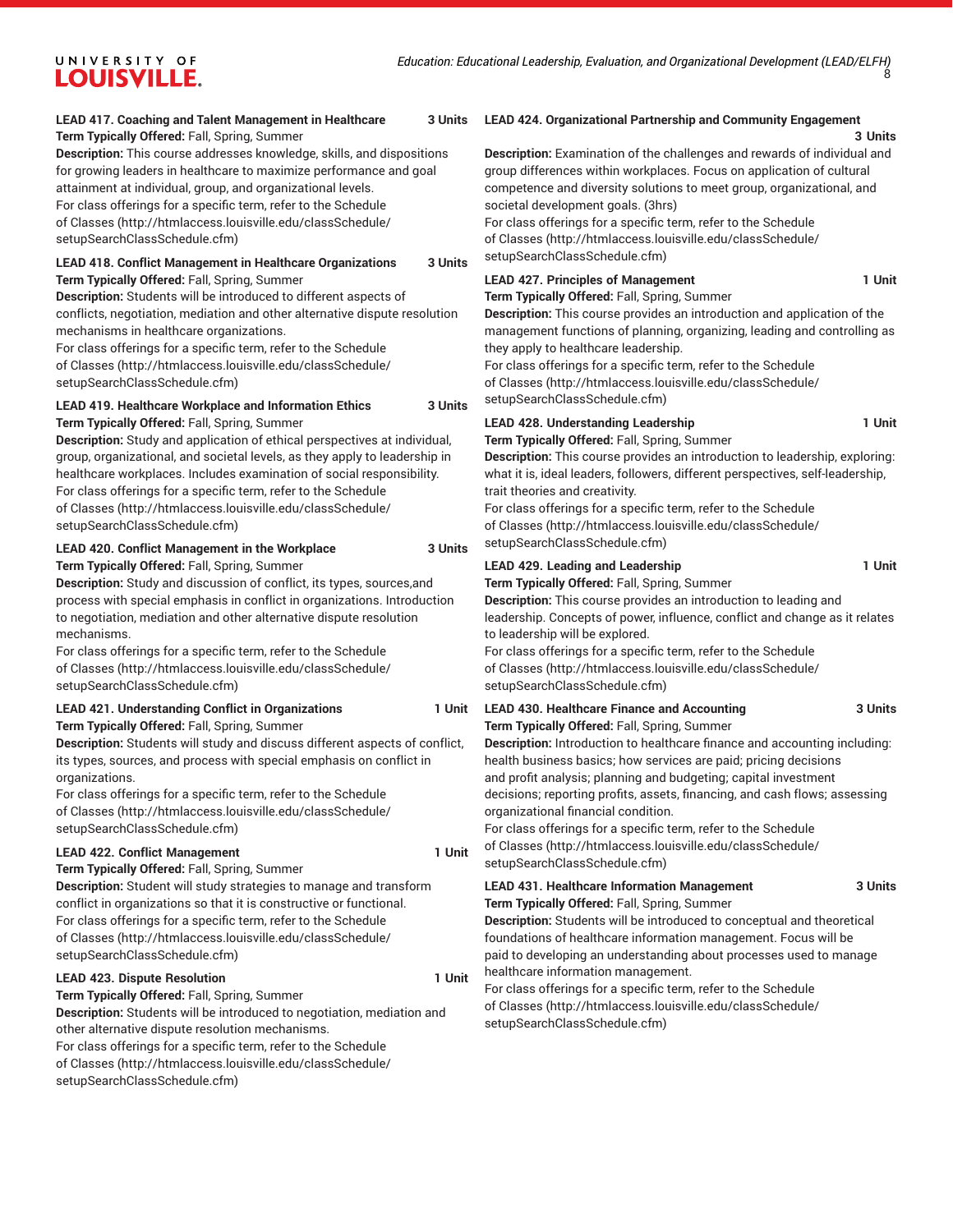#### **LEAD 432. Healthcare Quality Evaluation 3 Units**

**Term Typically Offered:** Fall, Spring, Summer

**Description:** Students will be introduced to conceptual and theoretical foundations of healthcare quality evaluation. Particular focus will paid to developing an understanding of the basics of the quality evaluation process.

For class offerings for a specific term, refer to the [Schedule](http://htmlaccess.louisville.edu/classSchedule/setupSearchClassSchedule.cfm) [of Classes \(http://htmlaccess.louisville.edu/classSchedule/](http://htmlaccess.louisville.edu/classSchedule/setupSearchClassSchedule.cfm) [setupSearchClassSchedule.cfm\)](http://htmlaccess.louisville.edu/classSchedule/setupSearchClassSchedule.cfm)

#### **LEAD 433. Healthcare Law and Ethics 3 Units**

**Term Typically Offered:** Fall, Spring, Summer

**Description:** Students will explore and examine the legal, policy and ethical issues that engage healthcare professionals in the everchanging healthcare system. Particular focus will be on developing professionalism, both personally and organizationally.

For class offerings for a specific term, refer to the [Schedule](http://htmlaccess.louisville.edu/classSchedule/setupSearchClassSchedule.cfm) [of Classes \(http://htmlaccess.louisville.edu/classSchedule/](http://htmlaccess.louisville.edu/classSchedule/setupSearchClassSchedule.cfm) [setupSearchClassSchedule.cfm\)](http://htmlaccess.louisville.edu/classSchedule/setupSearchClassSchedule.cfm)

# **LEAD 442. Supporting Organizational Change 3 Units**

**Term Typically Offered:** Fall, Spring, Summer

**Prerequisite(s):** Admission to the College of Education and Human Development.

**Description:** Focus on the reasons for and causes of change in organizations, and the professional and personal competencies to support change.

**Course Attribute(s):** CBL - This course includes Community-Based Learning (CBL). Students will engage in a community experience or project with an external partner in order to enhance understanding and application of academic content.

For class offerings for a specific term, refer to the [Schedule](http://htmlaccess.louisville.edu/classSchedule/setupSearchClassSchedule.cfm) [of Classes \(http://htmlaccess.louisville.edu/classSchedule/](http://htmlaccess.louisville.edu/classSchedule/setupSearchClassSchedule.cfm) [setupSearchClassSchedule.cfm\)](http://htmlaccess.louisville.edu/classSchedule/setupSearchClassSchedule.cfm)

#### LEAD 444. Leading Change **1 Unit**

**Term Typically Offered:** Fall, Spring, Summer **Description:** Focuses on the reasons for and causes of change in organizations, and the professional and personal competencies to support change.

For class offerings for a specific term, refer to the [Schedule](http://htmlaccess.louisville.edu/classSchedule/setupSearchClassSchedule.cfm) [of Classes \(http://htmlaccess.louisville.edu/classSchedule/](http://htmlaccess.louisville.edu/classSchedule/setupSearchClassSchedule.cfm) [setupSearchClassSchedule.cfm\)](http://htmlaccess.louisville.edu/classSchedule/setupSearchClassSchedule.cfm)

#### **LEAD 445. Organization Development 1 Unit**

**Term Typically Offered:** Fall, Spring, Summer **Description:** Focus on organization development and change and interventions.

For class offerings for a specific term, refer to the [Schedule](http://htmlaccess.louisville.edu/classSchedule/setupSearchClassSchedule.cfm) [of Classes \(http://htmlaccess.louisville.edu/classSchedule/](http://htmlaccess.louisville.edu/classSchedule/setupSearchClassSchedule.cfm) [setupSearchClassSchedule.cfm\)](http://htmlaccess.louisville.edu/classSchedule/setupSearchClassSchedule.cfm)

# **LEAD 446. Whole Organization and Process Change Interventions 1 Unit**

**Term Typically Offered:** Fall, Spring, Summer

**Description:** Focus on strategies for effecting whole organization and process change in healthcare organizations.

For class offerings for a specific term, refer to the [Schedule](http://htmlaccess.louisville.edu/classSchedule/setupSearchClassSchedule.cfm) [of Classes \(http://htmlaccess.louisville.edu/classSchedule/](http://htmlaccess.louisville.edu/classSchedule/setupSearchClassSchedule.cfm) [setupSearchClassSchedule.cfm\)](http://htmlaccess.louisville.edu/classSchedule/setupSearchClassSchedule.cfm)

# **LEAD 450. Healthcare Leadership - CUE 3 Units**

**Term Typically Offered:** Fall, Spring, Summer

**Prerequisite(s):** Successful completion of all previous CBE Healthcare Leadership courses.

**Description:** The course includes a Culminating Experience reflection, a Program Exit Portfolio, and a Capstone Project.

**Course Attribute(s):** CUE - This course fulfills the Culminating Undergraduate Experience (CUE) requirement for certain degree programs. CUE courses are advanced-level courses intended for majors with at least 90 earned credits/senior-level status.

For class offerings for a specific term, refer to the [Schedule](http://htmlaccess.louisville.edu/classSchedule/setupSearchClassSchedule.cfm) [of Classes](http://htmlaccess.louisville.edu/classSchedule/setupSearchClassSchedule.cfm) ([http://htmlaccess.louisville.edu/classSchedule/](http://htmlaccess.louisville.edu/classSchedule/setupSearchClassSchedule.cfm) [setupSearchClassSchedule.cfm\)](http://htmlaccess.louisville.edu/classSchedule/setupSearchClassSchedule.cfm)

### **LEAD 460. Adult Learning and Diversity 3 Units**

**Term Typically Offered:** Fall, Spring, Summer

**Prerequisite(s):** Admission to the College of Education and Human Development.

**Description:** An overview of the theories and principles of adult learning and diversity with an emphasis on their application to the education and helping professions. Applications of career planning and talent management.

**Course Attribute(s):** CBL - This course includes Community-Based Learning (CBL). Students will engage in a community experience or project with an external partner in order to enhance understanding and application of academic content.

For class offerings for a specific term, refer to the [Schedule](http://htmlaccess.louisville.edu/classSchedule/setupSearchClassSchedule.cfm) [of Classes](http://htmlaccess.louisville.edu/classSchedule/setupSearchClassSchedule.cfm) ([http://htmlaccess.louisville.edu/classSchedule/](http://htmlaccess.louisville.edu/classSchedule/setupSearchClassSchedule.cfm) [setupSearchClassSchedule.cfm\)](http://htmlaccess.louisville.edu/classSchedule/setupSearchClassSchedule.cfm)

# **LEAD 490. Leadership and Management 3 Units**

**Term Typically Offered:** Fall, Spring, Summer **Prerequisite(s):** Admission to College of Education and Human Development.

**Description:** Introduction and application to the management functions of planning, organizing, leading and controlling as they apply to leadership of workplace learning and performance.

**Course Attribute(s):** CBL - This course includes Community-Based Learning (CBL). Students will engage in a community experience or project with an external partner in order to enhance understanding and application of academic content.

For class offerings for a specific term, refer to the [Schedule](http://htmlaccess.louisville.edu/classSchedule/setupSearchClassSchedule.cfm) [of Classes](http://htmlaccess.louisville.edu/classSchedule/setupSearchClassSchedule.cfm) ([http://htmlaccess.louisville.edu/classSchedule/](http://htmlaccess.louisville.edu/classSchedule/setupSearchClassSchedule.cfm) [setupSearchClassSchedule.cfm\)](http://htmlaccess.louisville.edu/classSchedule/setupSearchClassSchedule.cfm)

#### **LEAD 498. Special Topics inOrganizational Leadership & Learning 3 Units Term Typically Offered:** Fall, Spring, Summer

**Description:** To enable students to gain knowledge, skills, and competencies on topics related to organizational leadership. Provides advanced study on selected topics or emerging issues related to leading, managing, influencing and understanding people, processes, and positions within organizations.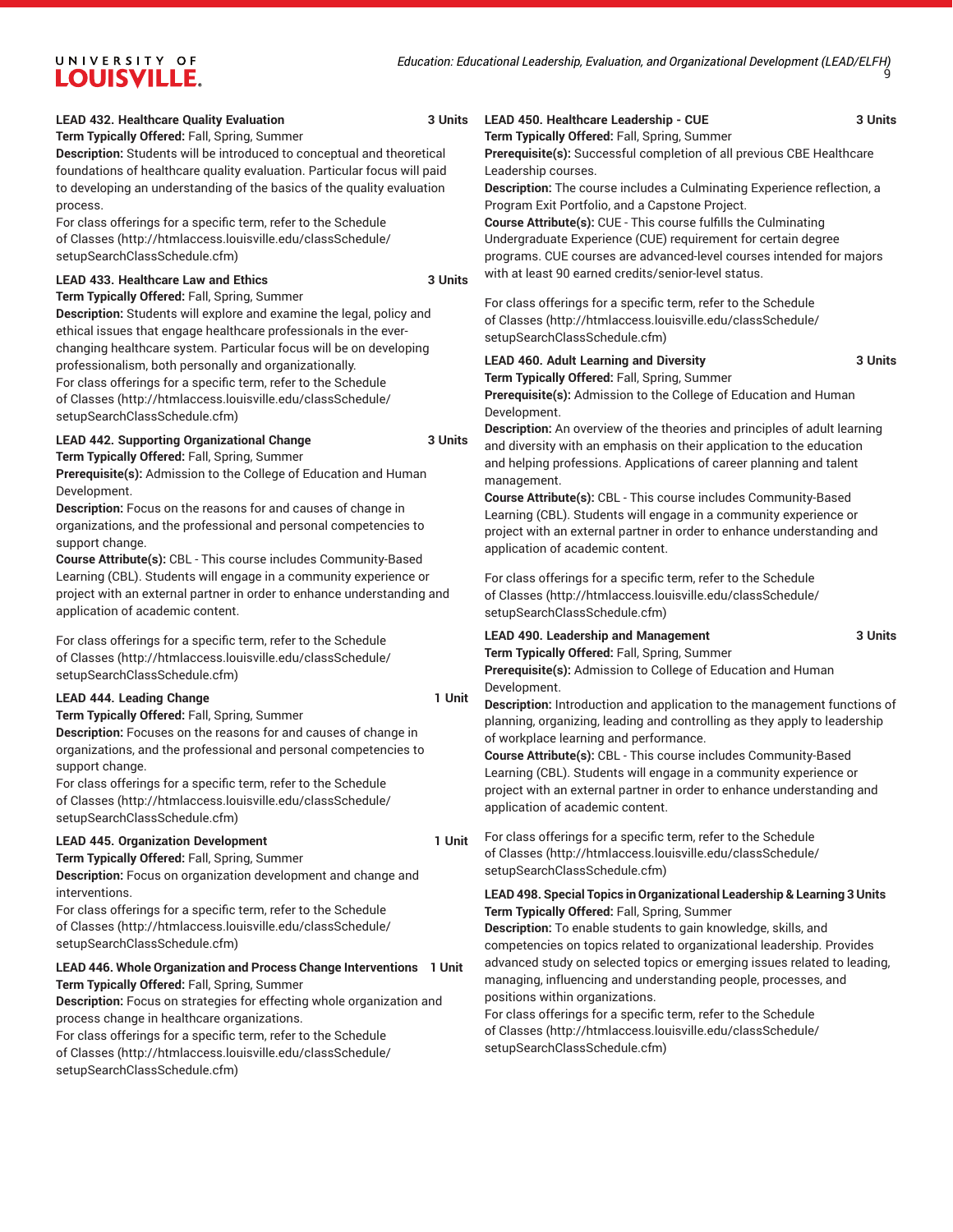# **LEAD 501. Independent Study: Training or Technical Education 1-3 Units Term Typically Offered:** Occasionally Offered

**Description:** Provides Training and Development students with course credit for special investigation into areas not currently subsumed in existing courses.

For class offerings for a specific term, refer to the [Schedule](http://htmlaccess.louisville.edu/classSchedule/setupSearchClassSchedule.cfm) [of Classes \(http://htmlaccess.louisville.edu/classSchedule/](http://htmlaccess.louisville.edu/classSchedule/setupSearchClassSchedule.cfm) [setupSearchClassSchedule.cfm\)](http://htmlaccess.louisville.edu/classSchedule/setupSearchClassSchedule.cfm)

#### **LEAD 510. Teaching Career and Technical Education 3 Units Term Typically Offered:** Fall, Spring, Summer

UNIVERSITY OF **LOUISVILLE.** 

# **Prerequisite(s):** Admission to the College of Education and Human

Development. **Description:** A study of teaching practices as they apply to beginning

teachers. Emphasis on practical procedures needed to succeed in teaching.

For class offerings for a specific term, refer to the [Schedule](http://htmlaccess.louisville.edu/classSchedule/setupSearchClassSchedule.cfm) [of Classes \(http://htmlaccess.louisville.edu/classSchedule/](http://htmlaccess.louisville.edu/classSchedule/setupSearchClassSchedule.cfm) [setupSearchClassSchedule.cfm\)](http://htmlaccess.louisville.edu/classSchedule/setupSearchClassSchedule.cfm)

# **LEAD 511. Ethical Theories and Ethical Problem-Solving 1 Unit**

**Description:** Students will study and apply ethical perspectives at the individual level in healthcare workplaces.

For class offerings for a specific term, refer to the [Schedule](http://htmlaccess.louisville.edu/classSchedule/setupSearchClassSchedule.cfm) [of Classes \(http://htmlaccess.louisville.edu/classSchedule/](http://htmlaccess.louisville.edu/classSchedule/setupSearchClassSchedule.cfm) [setupSearchClassSchedule.cfm\)](http://htmlaccess.louisville.edu/classSchedule/setupSearchClassSchedule.cfm)

# LEAD 512. Individual Ethics in the Organization 1 Unit

**Description:** Study and application of ethical perspectives at individual, group, and organizational levels, as they apply to leadership in healthcare workplaces.

For class offerings for a specific term, refer to the [Schedule](http://htmlaccess.louisville.edu/classSchedule/setupSearchClassSchedule.cfm) [of Classes \(http://htmlaccess.louisville.edu/classSchedule/](http://htmlaccess.louisville.edu/classSchedule/setupSearchClassSchedule.cfm) [setupSearchClassSchedule.cfm\)](http://htmlaccess.louisville.edu/classSchedule/setupSearchClassSchedule.cfm)

# LEAD 513. Building Ethical Organizations **1** Unit

**Description:** Study and application of ethical perspectives at individual, group, organizational, and societal levels, as they apply to leadership in healthcare workplaces. Includes examination of social responsibility. For class offerings for a specific term, refer to the [Schedule](http://htmlaccess.louisville.edu/classSchedule/setupSearchClassSchedule.cfm) [of Classes \(http://htmlaccess.louisville.edu/classSchedule/](http://htmlaccess.louisville.edu/classSchedule/setupSearchClassSchedule.cfm) [setupSearchClassSchedule.cfm\)](http://htmlaccess.louisville.edu/classSchedule/setupSearchClassSchedule.cfm)

# **LEAD 515. Supervised Staff-Industry Exchange 1-3 Units**

**Prerequisite(s):** Career & Technical Education Teacher Certification. **Description:** Provides essential improvement experience for the occupational education teacher through placement in occupationally oriented job situations which are evaluated to assist the teacher in implementing new skills and updating techniques in the classroom. For class offerings for a specific term, refer to the [Schedule](http://htmlaccess.louisville.edu/classSchedule/setupSearchClassSchedule.cfm) [of Classes \(http://htmlaccess.louisville.edu/classSchedule/](http://htmlaccess.louisville.edu/classSchedule/setupSearchClassSchedule.cfm) [setupSearchClassSchedule.cfm\)](http://htmlaccess.louisville.edu/classSchedule/setupSearchClassSchedule.cfm)

# **LEAD 522. Promoting Workplace Health, Safety, and Security 3 Units Term Typically Offered:** Fall, Spring, Summer

**Description:** This course addresses knowledge, skills, and dispositions for workforce leaders to promote healthy and safe workplaces. Both physical and psychological health, safety, and security concepts are explored, from compliance and workplace climate and leadership perspectives. Special emphasis is placed on emerging issues and the development of skills to promote workplace health, safety, and security.

For class offerings for a specific term, refer to the [Schedule](http://htmlaccess.louisville.edu/classSchedule/setupSearchClassSchedule.cfm) [of Classes \(http://htmlaccess.louisville.edu/classSchedule/](http://htmlaccess.louisville.edu/classSchedule/setupSearchClassSchedule.cfm) [setupSearchClassSchedule.cfm\)](http://htmlaccess.louisville.edu/classSchedule/setupSearchClassSchedule.cfm)

# **LEAD 540. Program Exit Experience - CUE 2-8 Units**

**Term Typically Offered:** Occasionally Offered

**Prerequisite(s):** Approval of instructor; admitted to College of Education and Human Development.

**Description:** Capstone experience, includes supervised professional work experience related to student's program and professional goals, and a program exit portfolio with program reflection paper.

**Course Attribute(s):** CUE - This course fulfills the Culminating Undergraduate Experience (CUE) requirement for certain degree programs. CUE courses are advanced-level courses intended for majors with at least 90 earned credits/senior-level status., CBL - This course includes Community-Based Learning (CBL). Students will engage in a community experience or project with an external partner in order to enhance understanding and application of academic content.

For class offerings for a specific term, refer to the [Schedule](http://htmlaccess.louisville.edu/classSchedule/setupSearchClassSchedule.cfm) [of Classes](http://htmlaccess.louisville.edu/classSchedule/setupSearchClassSchedule.cfm) ([http://htmlaccess.louisville.edu/classSchedule/](http://htmlaccess.louisville.edu/classSchedule/setupSearchClassSchedule.cfm) [setupSearchClassSchedule.cfm\)](http://htmlaccess.louisville.edu/classSchedule/setupSearchClassSchedule.cfm)

# **LEAD 574. Using Productivity Tools 3 Units**

**Description:** Overview of applications of microcomputers and electronic media systems for instruction and management. Emphasis is placed upon use of general purpose integrated computer software. Current issues involving technology use for training/instruction and work/ classroom/school management will be the focus for the course. For class offerings for a specific term, refer to the [Schedule](http://htmlaccess.louisville.edu/classSchedule/setupSearchClassSchedule.cfm) [of Classes](http://htmlaccess.louisville.edu/classSchedule/setupSearchClassSchedule.cfm) ([http://htmlaccess.louisville.edu/classSchedule/](http://htmlaccess.louisville.edu/classSchedule/setupSearchClassSchedule.cfm) [setupSearchClassSchedule.cfm\)](http://htmlaccess.louisville.edu/classSchedule/setupSearchClassSchedule.cfm)

# **LEAD 575. Instructional Technology 3 Units**

**Term Typically Offered:** Occasionally Offered **Prerequisite(s):** LEAD 311.

**Description:** This course provides knowledge and hands-on experience of current and emerging workforce instructional technologies. Students will learn theory and various technology-enhanced learning solutions. For class offerings for a specific term, refer to the [Schedule](http://htmlaccess.louisville.edu/classSchedule/setupSearchClassSchedule.cfm) [of Classes](http://htmlaccess.louisville.edu/classSchedule/setupSearchClassSchedule.cfm) ([http://htmlaccess.louisville.edu/classSchedule/](http://htmlaccess.louisville.edu/classSchedule/setupSearchClassSchedule.cfm) [setupSearchClassSchedule.cfm\)](http://htmlaccess.louisville.edu/classSchedule/setupSearchClassSchedule.cfm)

### **LEAD 577. Knowledge Management and Information Systems 3 Units Term Typically Offered:** Occasionally Offered

**Prerequisite(s):** Admission to the College of Education and Human Development.

**Description:** Overview of knowledge management strategies and applications. Examinations of tools and technologies used in organizations to support knowledge management and transfer. For class offerings for a specific term, refer to the [Schedule](http://htmlaccess.louisville.edu/classSchedule/setupSearchClassSchedule.cfm) [of Classes](http://htmlaccess.louisville.edu/classSchedule/setupSearchClassSchedule.cfm) ([http://htmlaccess.louisville.edu/classSchedule/](http://htmlaccess.louisville.edu/classSchedule/setupSearchClassSchedule.cfm) [setupSearchClassSchedule.cfm\)](http://htmlaccess.louisville.edu/classSchedule/setupSearchClassSchedule.cfm)

# **LEAD 578. Workplace and Information Ethics 3 Units Term Typically Offered:** Occasionally Offered

**Description:** Study and application of ethical perspectives at individual group, organizational, and societal levels,as they apply to leadership in workplaces and management of organizational information. Includes examination of social responsibility.

**Course Attribute(s):** CBL - This course includes Community-Based Learning (CBL). Students will engage in a community experience or project with an external partner in order to enhance understanding and application of academic content.